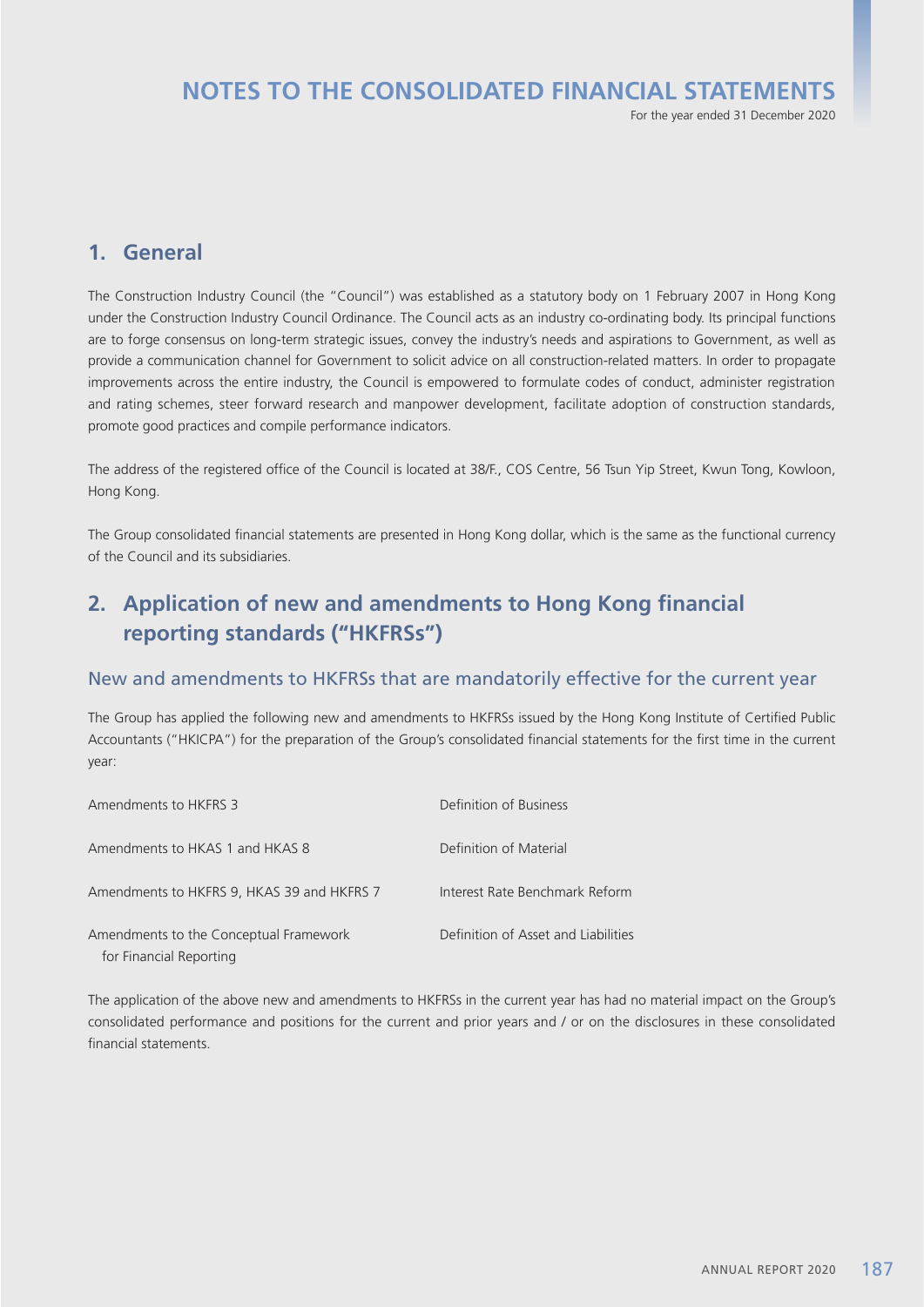### New and amendments to HKFRSs in issue but not yet effective

The Group has not early applied the new and amendments to HKFRSs that have been issued but are not yet effective:

| Amendment to HKFRS 16                    | Covid-19-Related Rent Concessions <sup>1</sup>                            |
|------------------------------------------|---------------------------------------------------------------------------|
| Amendments to HKFRS 9, HKAS 39, HKFRS 7, | Interest Rate Benchmark Reform - Phase 2 <sup>2</sup>                     |
| HKFRS 4 and HKFRS 16                     |                                                                           |
| Amendments to HKFRSs                     | Annual Improvements to HKFRSs 2018-2020 <sup>3</sup>                      |
| Amendments to HKFRS 3                    | Reference to the Conceptual Framework <sup>3</sup>                        |
| Amendments to HKAS 16                    | Property, Plant and Equipment - Proceeds before Intended Use <sup>3</sup> |
| Amendments to HKAS 37                    | Onerous Contracts - Cost of Fulfilment a Contract <sup>3</sup>            |
| <b>HKFRS 17</b>                          | Insurance Contracts and the related Amendments <sup>4</sup>               |
| Amendments to HKAS 1                     | Classification of Liabilities as Current or Non-current and related       |
|                                          | amendments to Hong Kong Interpretation 5 (2020) <sup>4</sup>              |

<sup>1</sup> Effective for annual periods beginning on or after 1 June 2020<br>Ffective for annual periods beginning on or after 1 January 20

<sup>2</sup> Effective for annual periods beginning on or after 1 January 2021

<sup>3</sup> Effective for annual periods beginning on or after 1 January 2022

<sup>4</sup> Effective for annual periods beginning on or after 1 January 2023

The Council members anticipate that the application of these new and amendments to HKFRSs will have no material impact on the consolidated financial statements in the foreseeable future.

# **3. Significant accounting policies**

The consolidated financial statements have been prepared in accordance with HKFRSs issued by the HKICPA under the historical cost basis except for certain financial instruments that are measured at fair values, as explained in the accounting policies set out below. Historical cost is generally based on the fair value of the consideration given in exchange for goods and services.

Fair value is the price that would be received to sell an asset or paid to transfer a liability in an orderly transaction between market participants at the measurement date, regardless of whether that price is directly observable or estimated using another valuation technique. In estimating the fair value of an asset or a liability, the Group takes into account the characteristics of the asset or liability if market participants would take those characteristics into account when pricing the asset or liability at the measurement date. Fair value for measurement and / or disclosure purposes in these consolidated financial statements is determined on such a basis, except for share-based payment transactions that are within the scope of HKFRS 2 "Share-based Payment", net realisable value in HKAS 2 "Inventories" or value in use in HKAS 36 "Impairment of Assets".

In addition, for financial reporting purposes, fair value measurements are categorised into Level 1, 2 or 3 based on the degree to which the inputs to the fair value measurements are observable and the significance of the inputs to the fair value measurement in its entirety, which are described as follows:

Level 1 inputs are quoted prices (unadjusted) in active markets for identical assets or liabilities that the entity can access at the measurement date;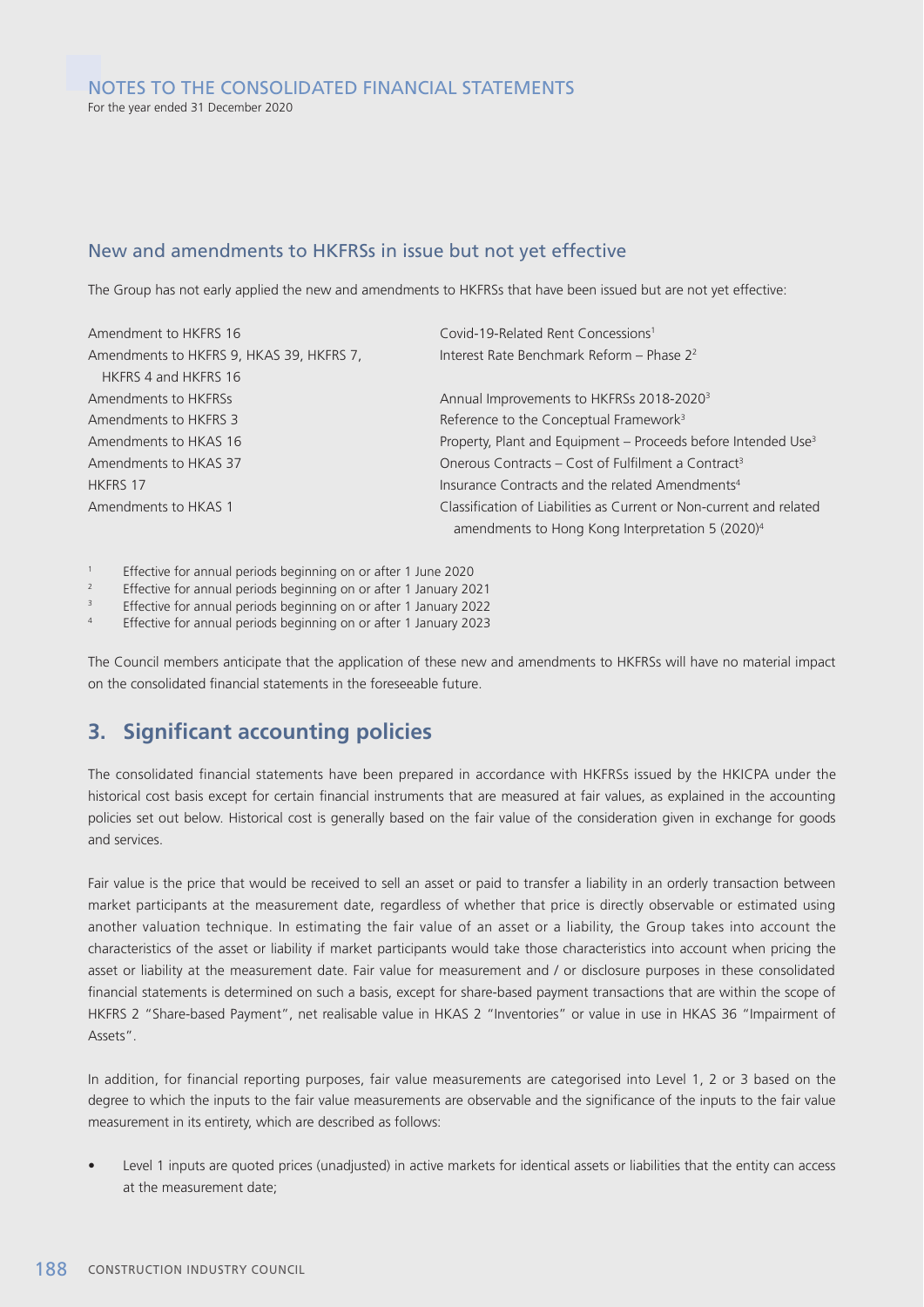- Level 2 inputs are inputs, other than quoted prices included within Level 1, that are observable for the asset or liability, either directly or indirectly; and
- Level 3 inputs are unobservable inputs for the asset or liability.

The significant accounting policies are set out below:

## Basis of consolidation

The consolidated financial statements incorporate the financial statements of the Council and entities controlled by the Council and its subsidiaries. Control is achieved where the Council:

- has power over the investee;
- is exposed, or has rights, to variable returns from its involvement with the investee; and
- has the ability to use its power to affect its returns.

The Council reassesses whether or not it controls an investee if facts and circumstances indicate that there are changes to one or more of the three elements of control listed above.

Consolidation of a subsidiary begins when the Group obtains control over the subsidiary and ceases when the Group loses control of the subsidiary. Specifically, income and expenses of a subsidiary acquired or disposed of during the year are included in the consolidated statement of profit or loss and other comprehensive income from the date the Group gains control until the date when the Group ceases to control the subsidiary.

Where necessary, adjustments are made to the financial statements of subsidiaries to bring their accounting policies into line with the Group's accounting policies.

All intra-group assets and liabilities, equity, income, expenses and cash flows relating to transactions between members of the Group are eliminated in full on consolidation.

### Revenue from contracts with customers

The Group recognises revenue when a performance obligation is satisfied, i.e. when "control" of the services underlying the particular performance obligation is transferred to the customer.

Control is transferred over time and revenue is recognised over time by reference to the progress towards complete satisfaction of the relevant performance obligation if one of the following criteria is met:

- the customer simultaneously receives and consumes the benefits provided by the Group's performance as the Group performs;
- the Group's performance creates or enhances an asset that the customer controls as the asset is created or enhanced; or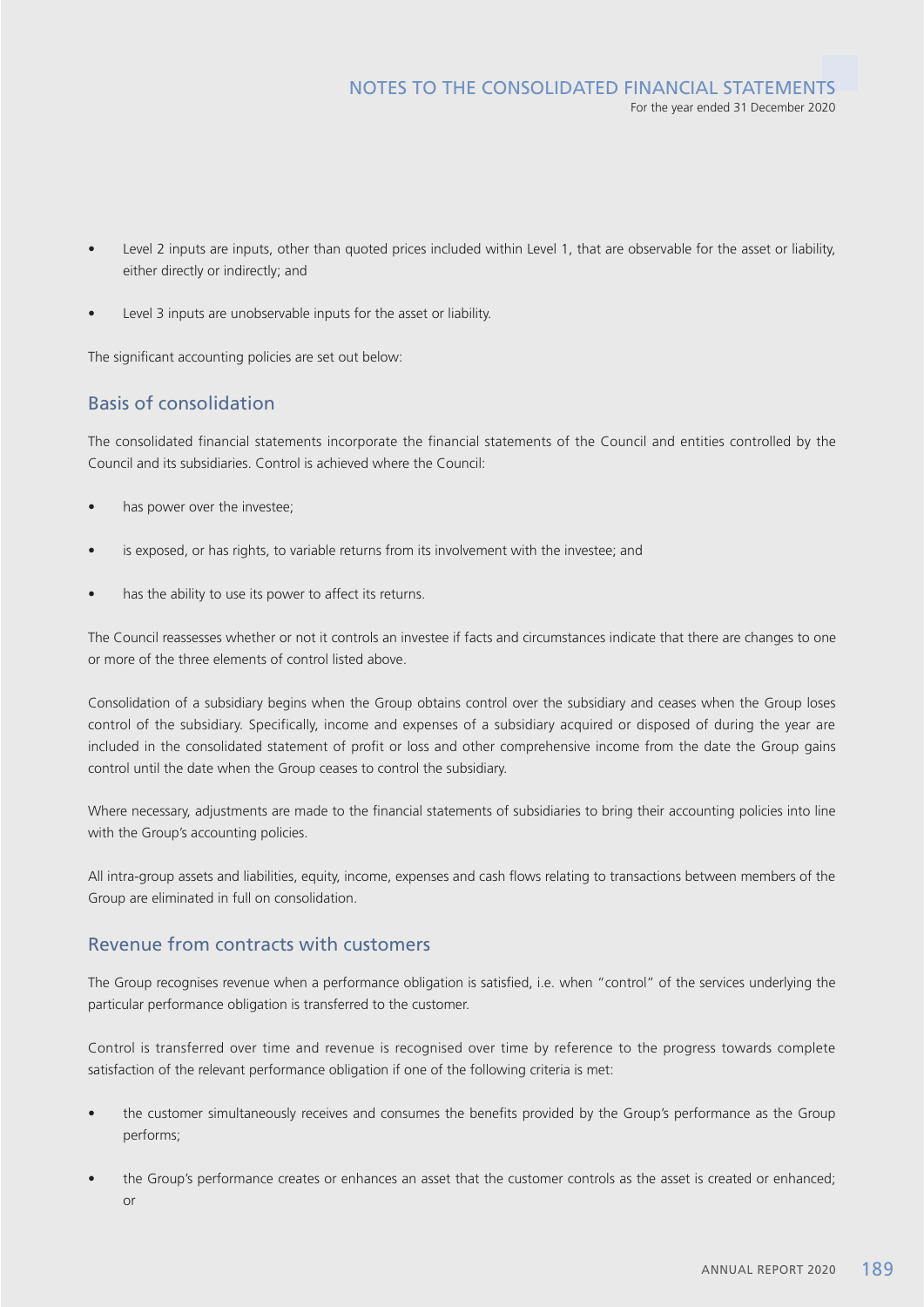the Group's performance does not create an asset with an alternative use to the Group and the Group has an enforceable right to payment for performance completed to date.

Otherwise, revenue is recognised at a point in time when the customer obtains control of the distinct service.

A contract liability represents the Group's obligation to deliver services to a customer for which the Group has received consideration (or an amount of consideration is due) from the customer.

*Over time revenue recognition: measurement of progress towards complete satisfaction of a performance obligation*

### Output method

The progress towards complete satisfaction of a performance obligation is measured based on output method, which is to recognise revenue on the basis of direct measurements of the value of the services delivered to the customer to date relative to the remaining services promised under the contract, that best depict the Group's performance in transferring control of services.

### Levy income

Levy income is accounted for on an accrual basis and is recognised when the assessment of the value of construction operations by the Group are complete.

### Government grants

Government grants are not recognised until there is reasonable assurance that the Group will comply with the conditions attaching to them and that the grants will be received.

Government grants are recognised in profit or loss on a systematic basis over the periods in which the Group recognises as expenses the related costs for which the grants are intended to compensate.

Government grants that are receivable as compensation for expenses or losses already incurred are recognised in profit or loss in the period in which they become receivables.

### Property, plant and equipment and construction in progress

Property, plant and equipment held for use in the provision of services or for administrative purposes are stated in the consolidated statement of financial position at cost less subsequent accumulated depreciation and accumulated impairment losses, if any.

Construction in progress represented the expenditure made for construction of property, plant and equipment for provision of services or administrative purpose. Construction in progress are carried at cost less any recognised impairment loss. Such items are classified to the appropriate categories of property, plant and equipment when completed and ready for intended use.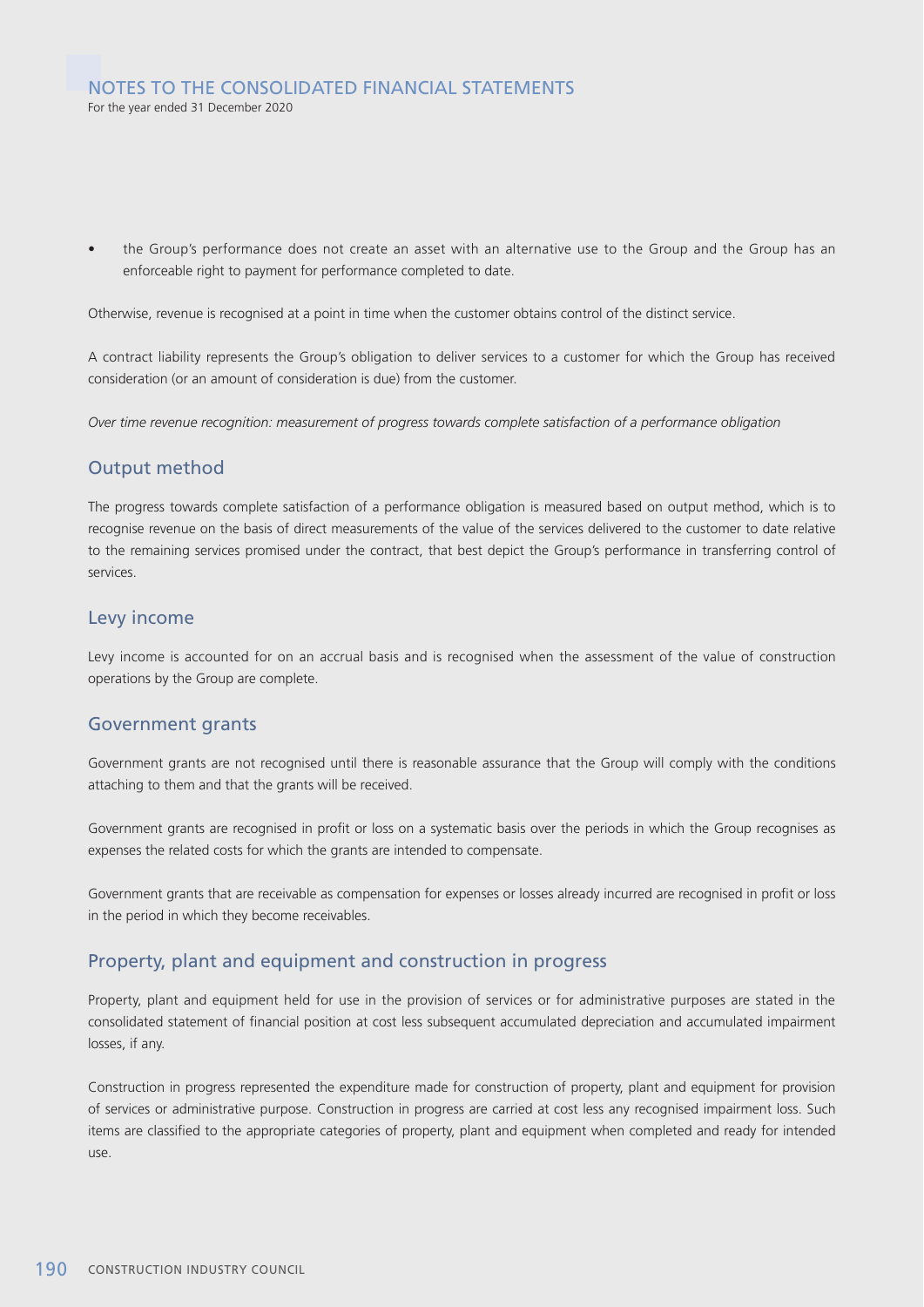Depreciation is recognised so as to write off the cost of items of property, plant and equipment other than construction in progress less their residual values over their estimated useful lives, using the straight-line method. The estimated useful lives, residual values and depreciation method are reviewed at the end of each reporting period, with the effect of any changes in estimate accounted for on a prospective basis.

An item of property, plant and equipment is derecognised upon disposal or when no future economic benefits are expected to arise from the continued use of the asset. Any gain or loss arising on the disposal or retirement of an item of property, plant and equipment is determined as the difference between the sales proceeds and the carrying amount of the asset and is recognised in profit or loss.

Depreciation is calculated using the straight-line method over their estimated useful lives as follows:

| Leasehold land and building                         | $25 - 50$ years |
|-----------------------------------------------------|-----------------|
| Motor vehicles                                      | 5 years         |
| Computer equipment                                  | $3 - 5$ years   |
| Renovation and building facilities                  | $3 - 5$ years   |
| Furniture and fixtures                              | 10 years        |
| Facilities, tools, machinery and workshop equipment | 5 years         |
| Other equipment                                     | 10 years        |

Both the useful life of an asset and its residual value, if any, are reviewed annually.

Right-of-use assets are depreciated over the shorter period of the lease term and the useful life of the underlying asset. If a lease transfers ownership of underlying assets or the cost of the right-of-use asset reflect that the Group expects to exercise a purchase option, the related right-of-use asset is depreciated over the useful life of the underlying assets.

### Impairment of tangible assets

At the end of each reporting period, the Group reviews the carrying amounts of the tangible assets to determine whether there is any indication that those assets have suffered an impairment loss or an impairment loss previously recognised no longer exists or may have decreased.

If the recoverable amount (i.e. the greater of the fair value less costs of disposal and value in use) of an asset is estimated to be less than its carrying amount, the carrying amount of the asset is reduced to its recoverable amount. An impairment loss is recognised as an expense immediately, unless the relevant asset is carried at a revalued amount under another HKFRS, in which case the impairment loss is treated as a revaluation decrease under that HKFRS.

Where an impairment loss subsequently reverses, the carrying amount of the asset is increased to the revised estimate of its recoverable amount, to the extent that the increased carrying amount does not exceed the carrying amount that would have been determined had no impairment loss been recognised for the asset in prior years. A reversal of an impairment loss is recognised as income immediately, unless the relevant asset is carried at a revalued amount under another HKFRS, in which case the reversal of the impairment loss is treated as a revaluation increase under that HKFRS.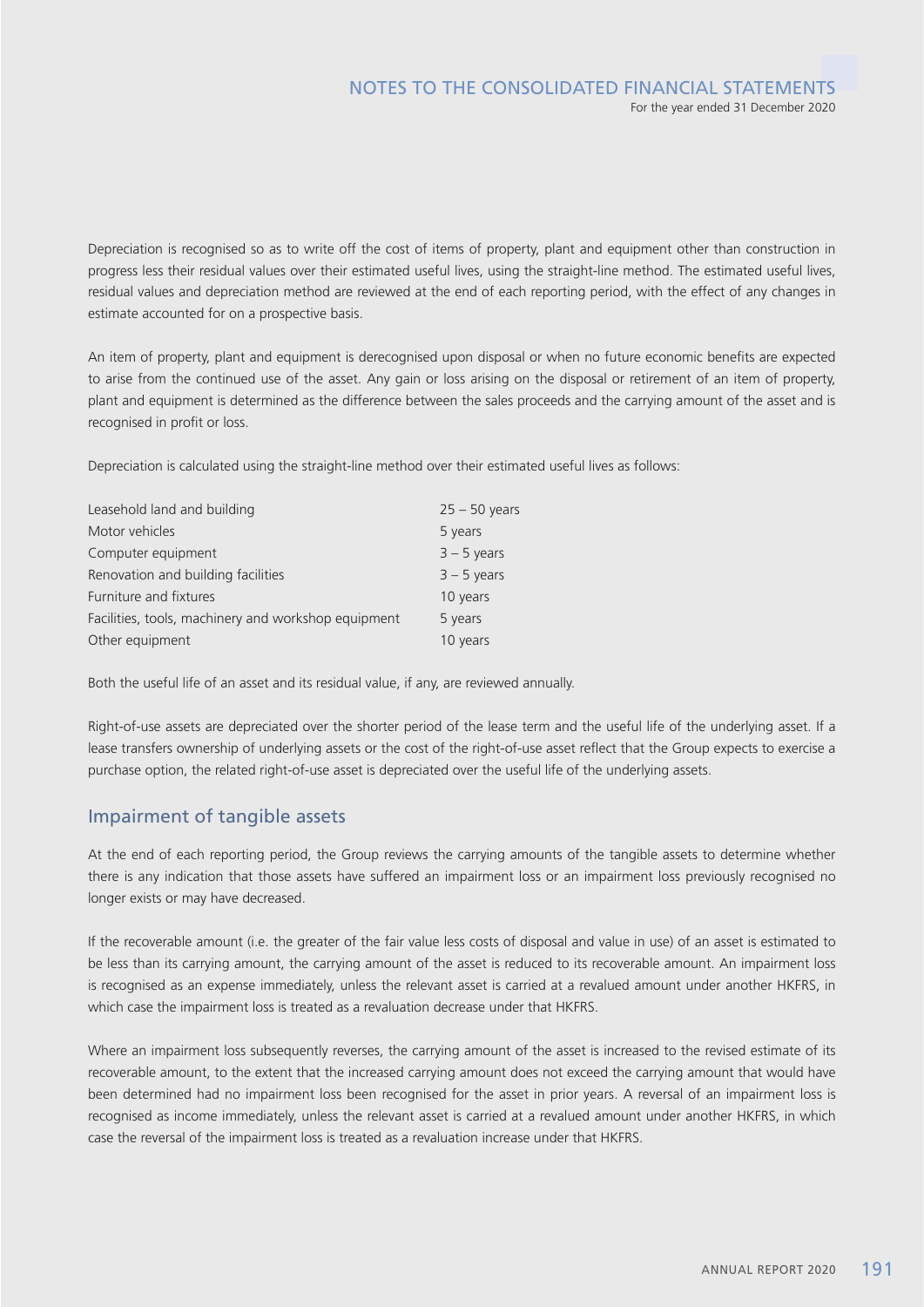## Employee benefits

Salaries, gratuities, paid annual leave, contributions to defined contribution retirement plans are accrued in the year in which the associated services are rendered by employees.

### Leasing

A contract is, or contains, a lease if the contract conveys a right to control the use of an identified asset for a period of time in exchange for consideration.

The Group recognises a right-of-use asset and a lease liability at the lease commencement date. The right-of-use asset is initially measured at cost (which comprises the initial measurement of lease liabilities, initial direct costs, reinstatement costs, any payments made at or before the commencement date less any lease incentives received), and subsequently at cost less any accumulated depreciation and impairment losses. The right-of-use asset is depreciated over the shorter of the asset's useful life and the lease term on a straight-line basis.

The lease liability is initially measured at the present value of the lease payments that are not paid at the commencement date, discounted using the interest rate implicit in the lease or, if that rate cannot be readily determined, the lessee's incremental borrowing rate is used. Generally, the Group uses its incremental borrowing rate as the discount rate. The lease liability is subsequently increased by the interest cost on the lease liability and decreased by lease payments made.

The Group has applied judgement to determine the lease term for some lease contracts in which it is a lessee that include renewal options. The assessment of whether the Group is reasonably certain to exercise such options impacts the lease term, which significantly affects the amount of lease liabilities and right-of-use assets recognised.

Payments associated with short-term leases (i.e., leases with a lease term of 12 months or less) and low value leases are recognised on a straight-line basis as an expense in the profit or loss.

### Financial instruments

Financial assets and financial liabilities are recognised when a group entity becomes a party to the contractual provisions of the instruments. All regular way purchases or sales of financial assets are recognised and derecognised on a trade date basis. Regular way purchases or sales are purchases or sales of financial assets that require delivery of assets within the time frame established by regulation or convention in the market place.

Financial assets and financial liabilities are initially measured at fair value except for receivables arising from contracts with customers which are initially measured in accordance with HKFRS 15. Transaction costs that are directly attributable to the acquisition or issue of financial assets and financial liabilities (other than financial assets or financial liabilities at fair value through profit or loss) are added to or deducted from the fair value of the financial assets or financial liabilities, as appropriate, on initial recognition.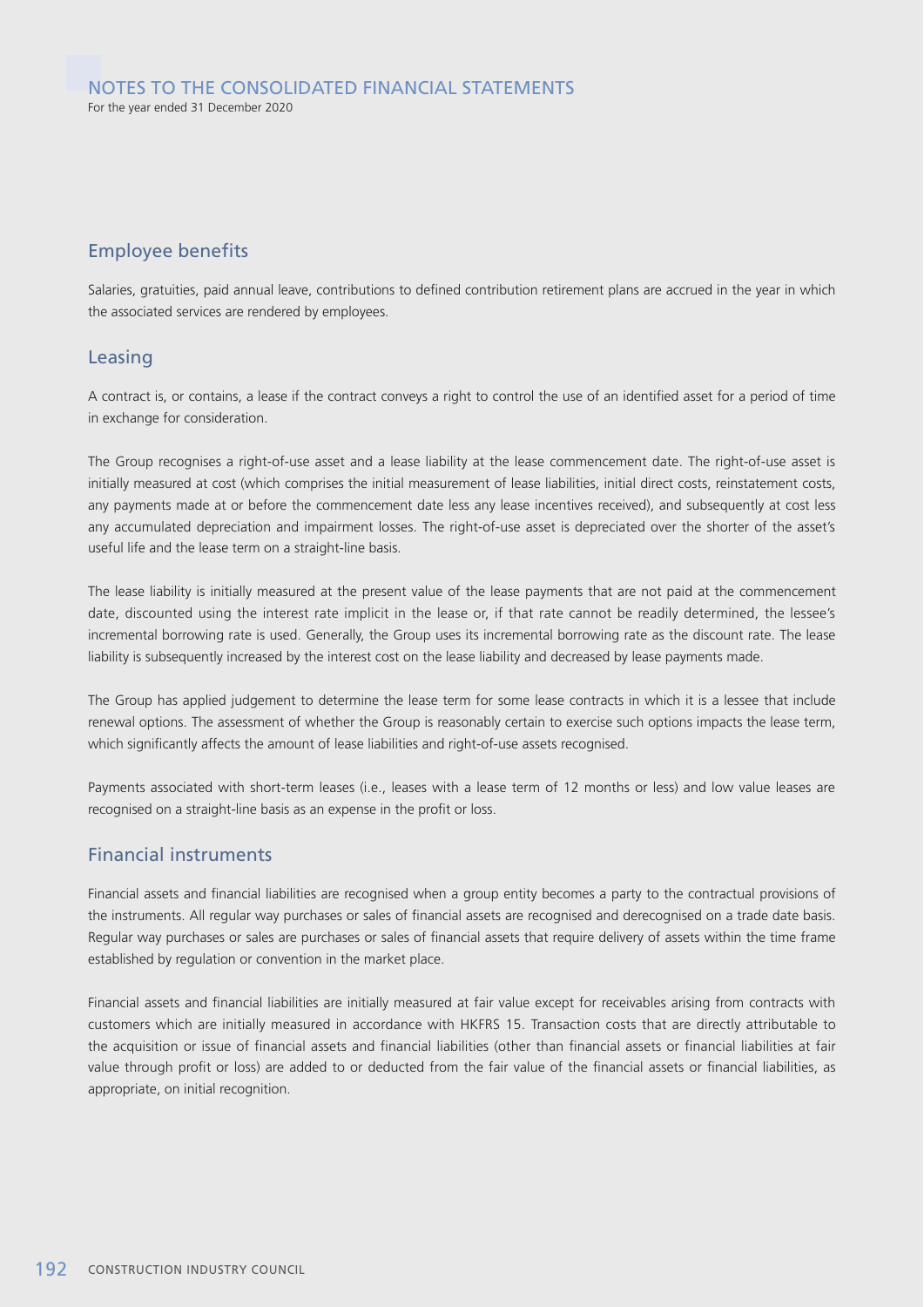The effective interest method is a method of calculating the amortised cost of a financial asset or financial liability and of allocating interest income and interest expense over the relevant period. The effective interest rate is the rate that exactly discounts estimated future cash receipts and payments through the expected life of the financial asset or financial liability, or, where appropriate, a shorter period, to the net carrying amount on initial recognition.

### Financial assets

**Classification and subsequent measurement of financial assets**

Financial assets that meet the following conditions are subsequently measured at amortised cost:

- the financial asset is held within a business model whose objective is to collect contractual cash flows; and
- the contractual terms give rise on specified dates to cash flows that are solely payments of principal and interest on the principal amount outstanding.

Financial assets that meet the following conditions are subsequently measured at fair value through other comprehensive income ("FVTOCI"):

- the financial asset is held within a business model whose objective is achieved by both collecting contractual cash flows and selling; and
- the contractual terms give rise on specified dates to cash flows that are solely payments of principal and interest on the principal amount outstanding.

All other financial assets are subsequently measured at fair value through profit or loss, except that at the date of initial application / initial recognition of a financial asset the Group may irrevocably elect to present subsequent changes in fair value of an equity investment in OCI if that equity investment is neither held for trading nor contingent consideration recognised by an acquirer in a business combination to which HKFRS 3 "Business Combinations" applies.

#### *Amortised cost and interest income*

Interest income is recognised using the effective interest method for financial assets measured subsequently at amortised cost and debt instruments subsequently measured at FVTOCI. Interest income is calculated by applying the effective interest rate to the gross carrying amount of a financial asset, except for financial assets that have subsequently become credit-impaired (see below). For financial assets that have subsequently become credit-impaired, interest income is recognised by applying the effective interest rate to the amortised cost of the financial asset starting from the following reporting period. If the credit risk on the credit impaired financial instrument improves so that the financial asset is no longer credit-impaired, interest income is recognised by applying the effective interest rate to the gross carrying amount of the financial asset from the beginning of the reporting period following the determination that the asset is no longer credit impaired.

### *Equity instruments designated as at FVTOCI*

Investments in equity instruments at FVTOCI are subsequently measured at fair value with gains and losses arising from changes in fair value recognised in OCI and accumulated in the investment revaluation reserve; and are not subject to impairment assessment. The cumulative gains or losses will not be reclassified to profit or loss on disposal of the equity investments, and will be transferred to accumulated fund.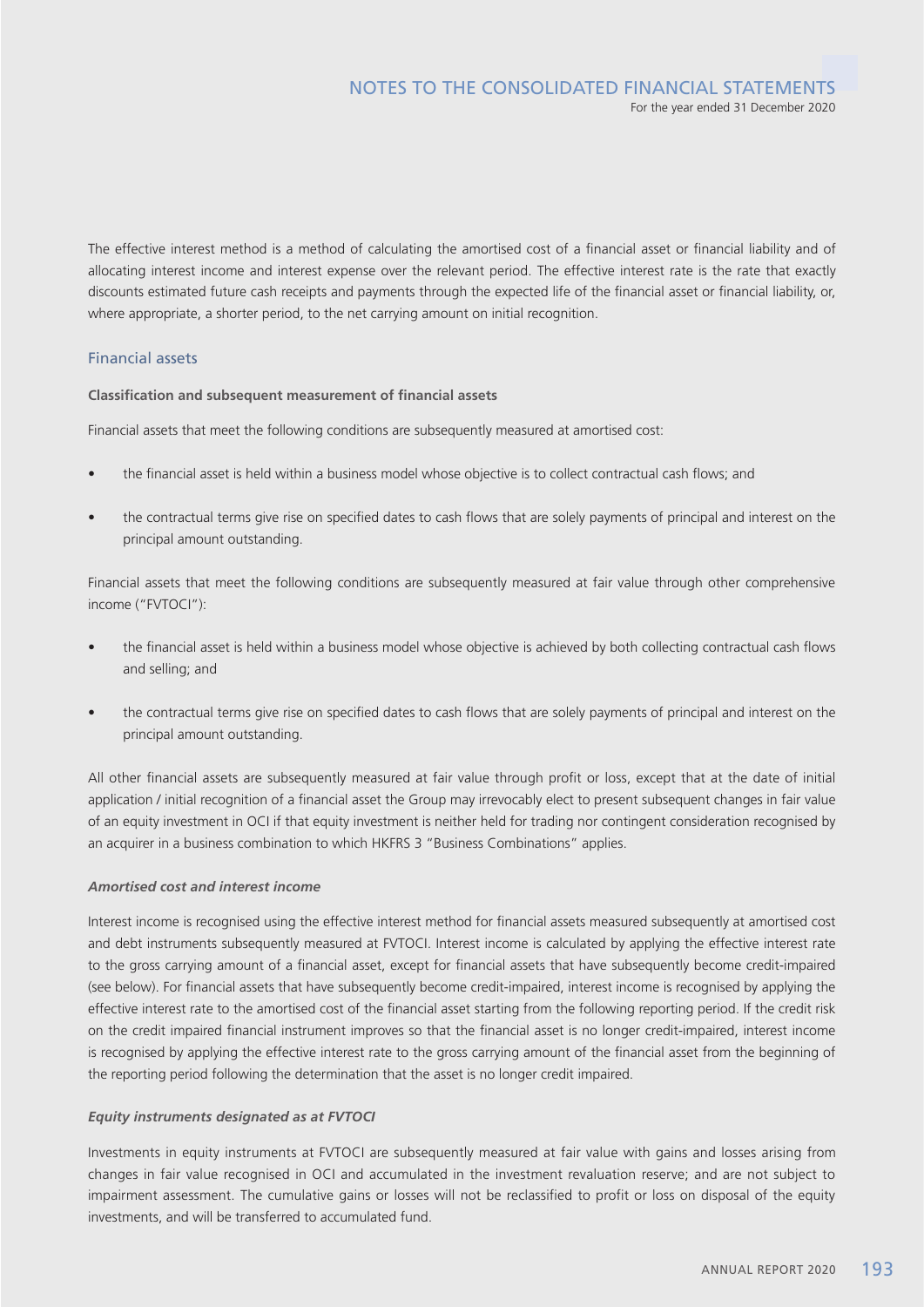Dividends from these investments in equity instruments are recognised in profit or loss when the Group's right to receive the dividends is established, unless the dividends clearly represent a recovery of part of the cost of the investment. Dividends are included in the investment and interest income line item in profit or loss.

#### *Impairment of financial assets*

The Group recognises a loss allowance for expected credit loss ("ECL") on financial assets which are subject to impairment under HKFRS 9 (including deposits and other receivables, bank balances and debt instruments at amortised cost). The amount of ECL is updated at each reporting date to reflect changes in credit risk since initial recognition.

Lifetime ECL represents the ECL that will result from all possible default events over the expected life of the relevant instrument. In contrast, 12-month ECL ("12m ECL") represents the portion of lifetime ECL that is expected to result from default events that are possible within 12 months after the reporting date. Assessment are done based on the Group's historical credit loss experience, adjusted for factors that are specific to the debtors, general economic conditions and an assessment of both the current conditions at the reporting date as well as the forecast of future conditions.

The Group has elected to measure loss allowances for levy receivables using the HKFRS 9 simplified approach and has calculated ECL based on lifetime ECL. The Group has established a provision matrix that is based on the Group's historical credit loss experience, adjusted for forward-looking factors specific to the debtors and the economic environment.

For other financial assets subject to ECL, the Group measures the loss allowance equal to 12m ECL, unless when there has been a significant increase in credit risk since initial recognition, the Group recognises lifetime ECL. The assessment of whether lifetime ECL should be recognised is based on significant increases in the likelihood or risk of a default occurring since initial recognition.

(i) Significant increase in credit risk

In assessing whether the credit risk has increased significantly since initial recognition, the Group compares the risk of a default occurring on the financial instrument as at the reporting date with the risk of a default occurring on the financial instrument as at the date of initial recognition. In making this assessment, the Group considers both quantitative and qualitative information that is reasonable and supportable, including historical experience and forwardlooking information that is available without undue cost or effort.

In particular, the following information is taken into account when assessing whether credit risk has increased significantly:

- an actual or expected significant deterioration in the financial instrument's external (if available) or internal credit rating;
- existing or forecast adverse changes in business, financial or economic conditions that are expected to cause a significant decrease in the debtor's ability to meet its debt obligations;
- an actual or expected significant deterioration in the operating results of the debtor;
- an actual or expected significant adverse change in the regulatory, economic, or technological environment of the debtor that results in a significant decrease in the debtor's ability to meet its debt obligations.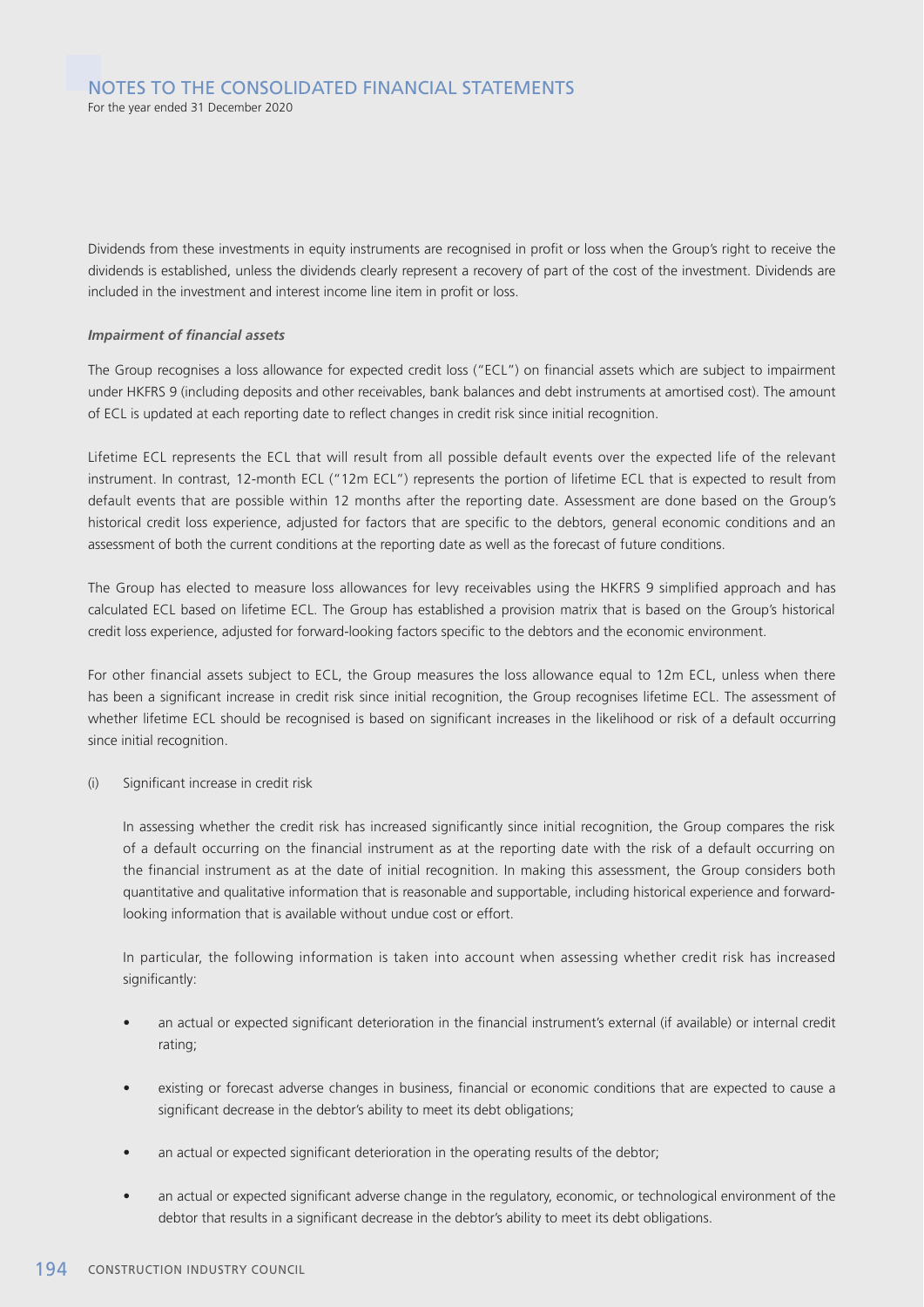Irrespective of the outcome of the above assessment, the Group presumes that the credit risk has increased significantly since initial recognition when contractual payments are more than 30 days past due, unless the Group has reasonable and supportable information that demonstrates otherwise.

Despite the foregoing, the Group assumes that the credit risk on a debt instrument has not increased significantly since initial recognition if the debt instrument is determined to have low credit risk at the reporting date. A debt instrument is determined to have low credit risk if i) it has a low risk of default, ii) the borrower has a strong capacity to meet its contractual cash flow obligations in the near term and iii) adverse changes in economic and business conditions in the longer term may, but will not necessarily, reduce the ability of the borrower to fulfil its contractual cash flow obligations. The Group considers a debt instrument to have low credit risk when it has an internal or external credit rating of 'investment grade' as per globally understood definitions.

The Group regularly monitors the effectiveness of the criteria used to identify whether there has been a significant increase in credit risk and revises them as appropriate to ensure that the criteria are capable of identifying significant increase in credit risk before the amount becomes past due.

(ii) Definition of default

For internal credit risk management, the Group considers an event of default occurs when information developed internally or obtained from external sources indicates that the debtor is unlikely to pay its creditors, including the Group, in full.

Irrespective of the above, the Group considers that default has occurred when a financial asset is more than 90 days past due unless the Group has reasonable and supportable information to demonstrate that a more lagging default criterion is more appropriate.

(iii) Credit-impaired financial assets

A financial asset is credit-impaired when one or more events that have a detrimental impact on the estimated future cash flows of that financial asset have occurred. Evidence that a financial asset is credit impaired includes observable data about the following events:

- (a) significant financial difficulty of the issuer or the borrower;
- (b) a breach of contract, such as a default or past due event;
- (c) the lender(s) of the borrower, for economic or contractual reasons relating to the borrower's financial difficulty, having granted to the borrower a concession(s) that the lender(s) would not otherwise consider;
- (d) it is becoming probable that the borrower will enter bankruptcy or other financial reorganisation; or
- (e) the disappearance of an active market for that financial asset because of financial difficulties.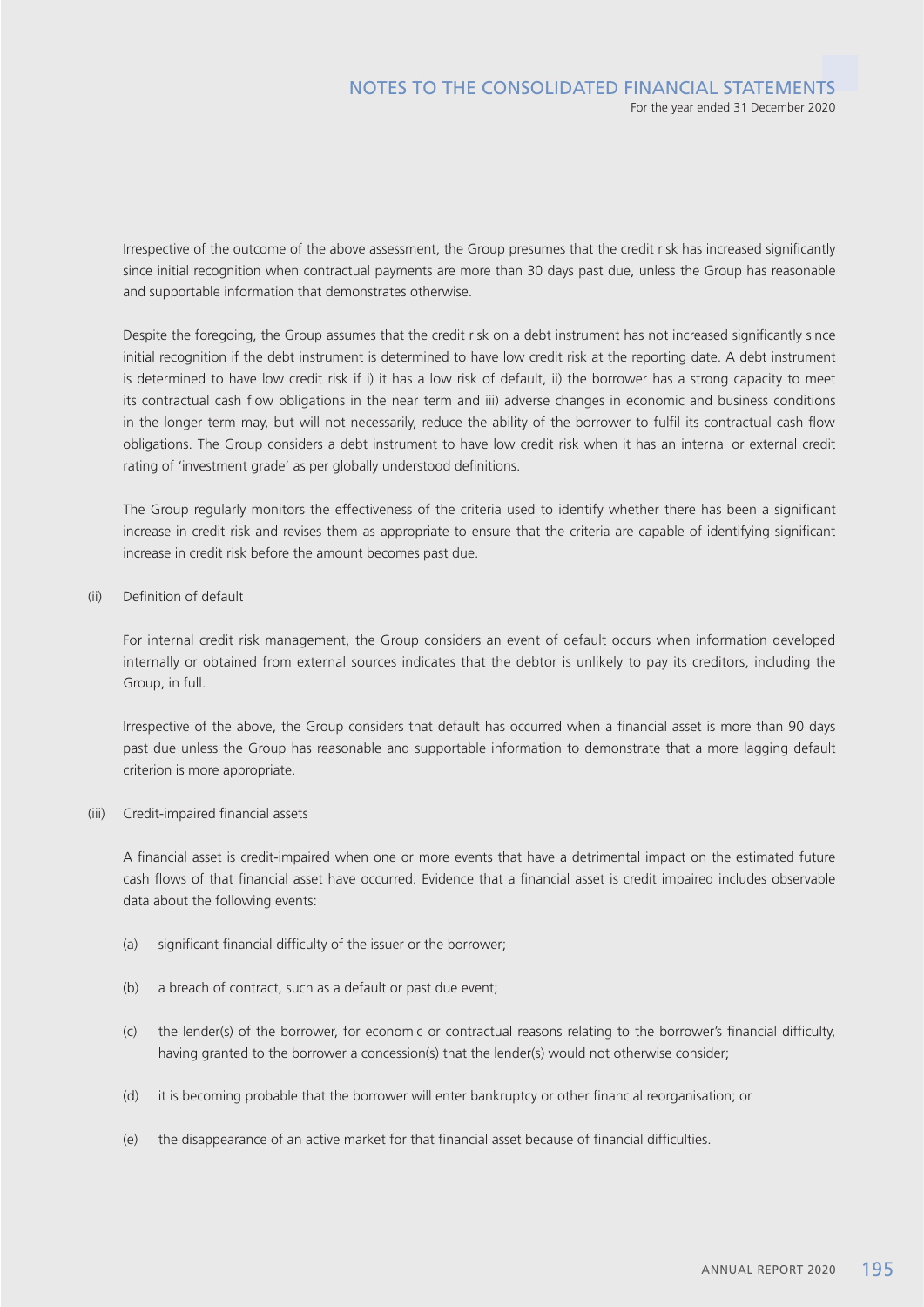#### NOTES TO THE CONSOLIDATED FINANCIAL STATEMENTS For the year ended 31 December 2020

#### (iv) Write-off policy

The Group writes off a financial asset when there is information indicating that the counterparty is in severe financial difficulty and there is no realistic prospect of recovery, for example, when the counterparty has been placed under liquidation or has been dissolved by deregistration, whichever occurs sooner. Financial assets written off may still be subject to enforcement activities under the Group's recovery procedures, taking into account legal advice where appropriate. A write-off constitutes a derecognition event. Any subsequent recoveries are recognised in profit or loss.

#### (v) Measurement and recognition of ECL

The measurement of ECL is a function of the probability of default, loss given default (i.e. the magnitude of the loss if there is a default) and the exposure at default. The assessment of the probability of default and loss given default is based on historical data adjusted by forward-looking information. Estimation of ECL reflects an unbiased and probability-weighted amount that is determined with the respective risks of default occurring as the weights.

Generally, the ECL is the difference between all contractual cash flows that are due to the Group in accordance with the contract and the cash flows that the Group expects to receive, discounted at the effective interest rate determined at initial recognition.

Interest income is calculated based on the gross carrying amount of the financial asset unless the financial asset is credit impaired, in which case interest income is calculated based on the amortised cost of the financial asset.

The Group recognises an impairment gain or loss in profit or loss for all financial instruments by adjusting their carrying amount, with the exception of deposits and other receivables, where the corresponding adjustment is recognised through a loss allowance account.

#### Financial liabilities

Financial liabilities are classified according to the substance of the contractual arrangements entered into and the definition of a financial liability.

Financial liabilities (including accounts and other payables and Construction Innovation and Technology Fund ("CITF")) are subsequently measured at amortised cost, using the effective interest method.

#### Derecognition of financial instruments

The Group derecognises a financial asset only when the contractual rights to the cash flows from the asset expire, or when it transfers the financial asset and substantially all the risks and rewards of ownership of the asset to another entity.

On derecognition of a financial asset measured at amortised cost, the difference between the asset's carrying amount and the sum of the consideration received and receivable is recognised in profit or loss.

On derecognition of an investment in equity instrument which the Group has elected on initial recognition to measure at FVTOCI, the cumulative gains or losses previously accumulated in the investment revaluation reserve is not reclassified to profit or loss, but is transferred to accumulated fund.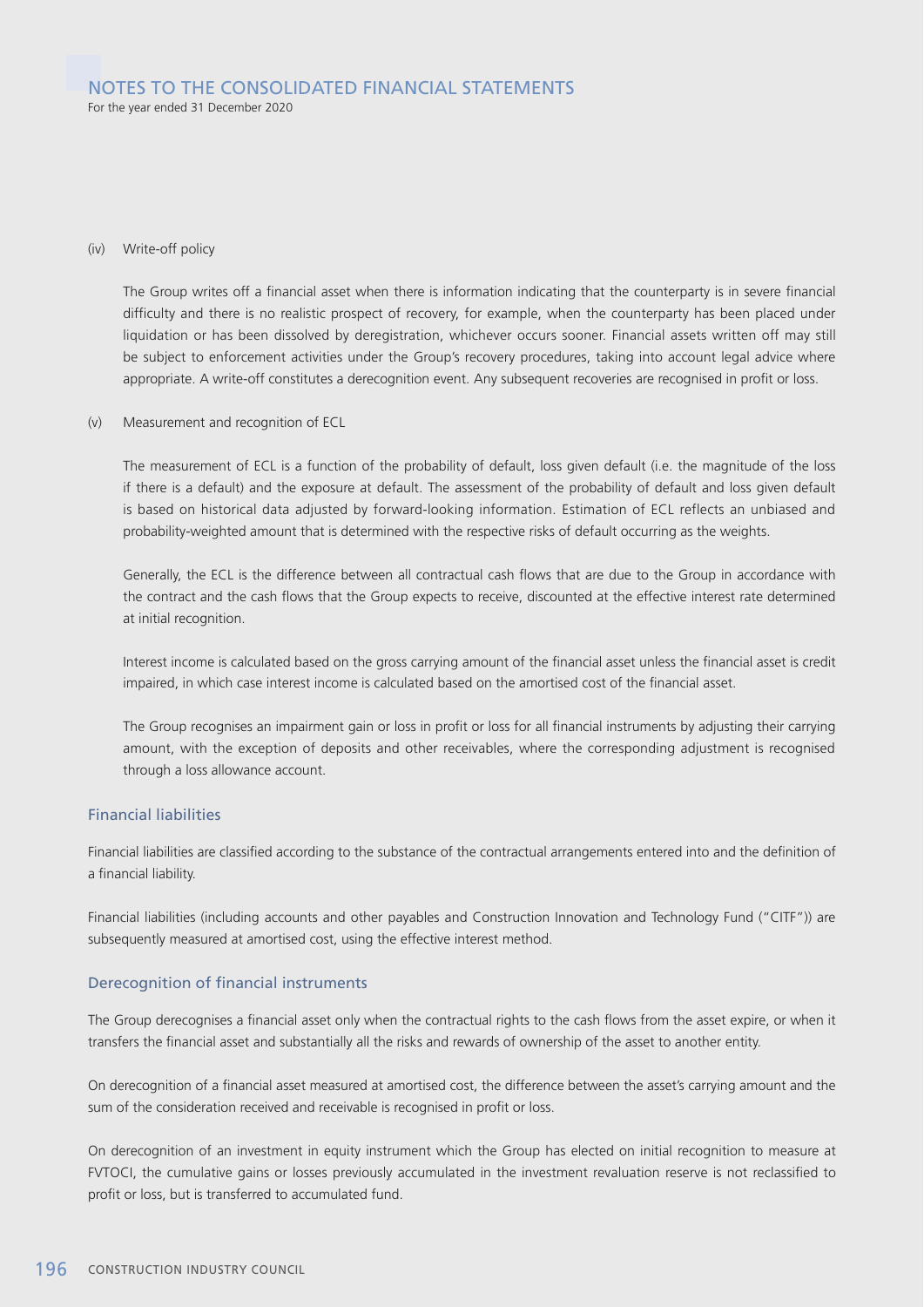The Group derecognises a financial liability when the Group's obligations are discharged, cancelled or have expired. The difference between the carrying amount of the financial liability derecognised and the consideration paid and payable is recognised in profit or loss.

### Investment properties

Investment property is property held either to earn rentals or for capital appreciation or for both, but not held for use in the production or supply of goods or services or for administrative purposes. Investment property is stated at cost less subsequent accumulated depreciation and any accumulated impairment loss. Depreciation is charged so as to write off the cost of investment property net of expected residual value over the estimated useful live using the straight-line method. The useful live, residual value and depreciation method are reviewed, and adjusted if appropriate, at the end of each reporting period.

### Related parties

- (a) A person, or a close member of that person's family, is related to the Group if that person:
	- (i) has control or joint control of the Group;
	- (ii) has significant influence over the Group; or
	- (iii) is a member of the key management personnel of the Group.
- (b) An entity is related to the Group if any of the following conditions applies:
	- (i) The entity and the Group are members of the same group;
	- (ii) One entity is an associate or joint venture of the other entity (or an associate or joint venture of a member of a group of which the other entity is a member);
	- (iii) Both entities are joint ventures of the same third party;
	- (iv) One entity is a joint venture of a third entity and the other entity is an associate of the third entity;
	- (v) The entity is a post-employment benefit plan for the benefit of employees of either the Group or an entity related to the Group;
	- (vi) The entity is controlled or jointly controlled by a person identified in (a);
	- (vii) A person identified in (a)(i) has significant influence over the entity or is a member of the key management personnel of the entity (or of a parent of the entity); or
	- (viii) The entity, or any member of a group of which it is a part, provides key management personnel services to the Group.

Close members of the family of a person are those family members who may be expected to influence, or be influenced by, that person in their dealings with the entity.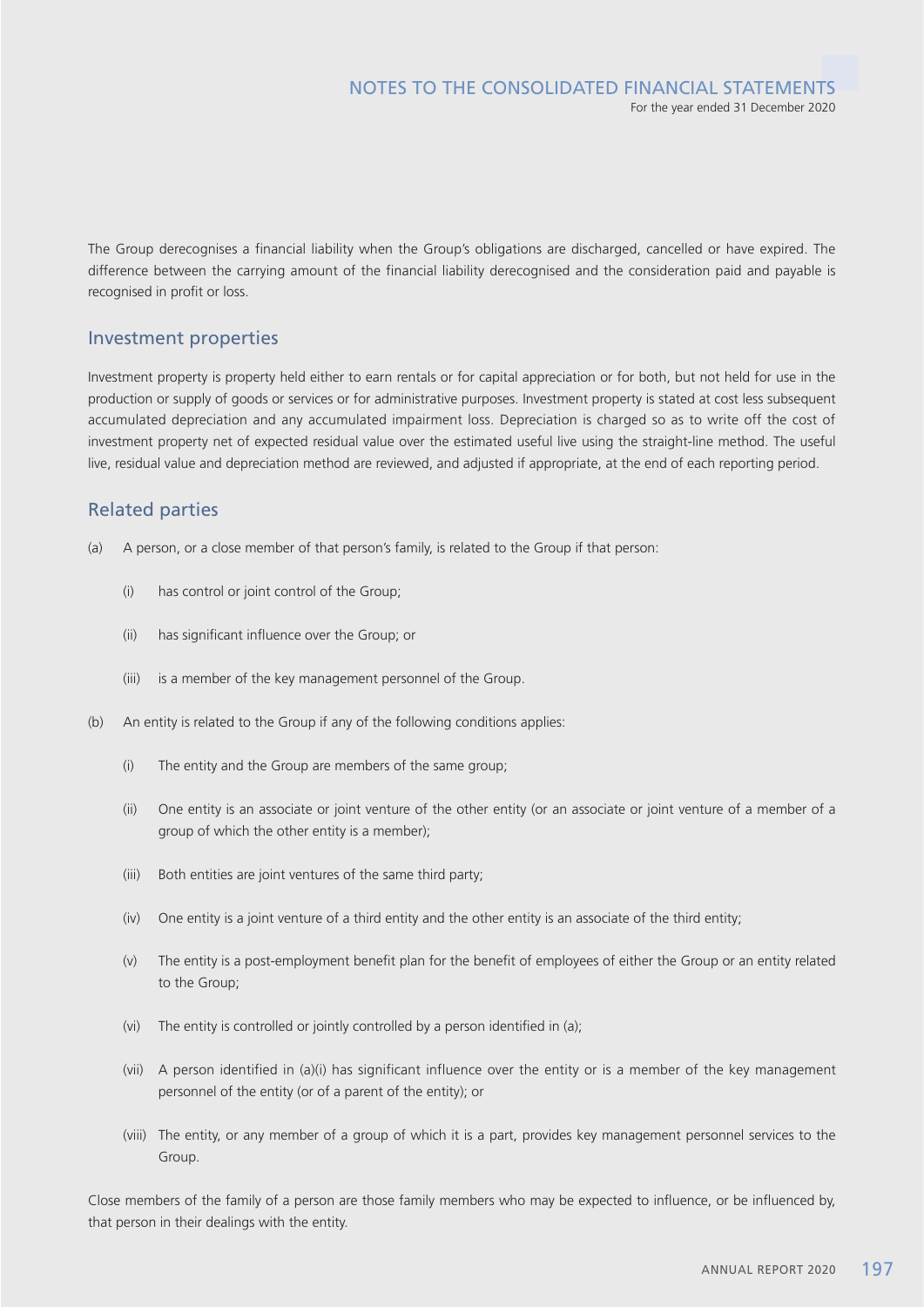## **4. Levy income**

|                         | 2020          | 2019          |
|-------------------------|---------------|---------------|
|                         | HK\$          | HK\$          |
|                         |               |               |
| Private sector          | 573,454,825   | 604,100,319   |
| Public sector           | 410,485,864   | 384,220,749   |
| Others (Note)           | 150,205,605   | 114,042,200   |
| Penalty on overdue levy | 494,534       | 792,061       |
|                         |               |               |
|                         | 1,134,640,828 | 1,103,155,329 |

Note: Others include levy income on construction operations relating to the port and airport development, Mass Transit Railway, Express Rail Link, South Island Line, Kwun Tong Line Extension, West Island Line and Tuen Ma Line.

In accordance with the provisions of section 32 of the Construction Industry Council Ordinance, a levy is imposed at the rate of 0.5% on the value of all construction operations undertaken or carried out in Hong Kong, for which the tender has been submitted on or after 30 July 2018, and with a total value exceeding HK\$3,000,000\*(see below).

In addition, in accordance with the provisions of section 23 of the Construction Workers Registration Ordinance, a levy is imposed at the rate of 0.03% on the value of all construction operations undertaken or carried out in Hong Kong, for which the tender has been submitted or a construction contract has been entered or the construction operations have begun on or after 30 July 2018 and with a total value exceeding HK\$3,000,000# (see below).

- \* Any construction operations which have commenced or been tendered before 30 July 2018, the levy threshold is HK\$1,000,000. The levy rate for these operations was 0.5%, effective on 20 August 2012 while it was 0.4% before 20 August 2012 and 0.25% before 10 January 2000.
- Any construction operations which have commenced or been tendered between 24 February 2005 and 29 July 2018, the levy threshold is HK\$1,000,000.

## **5. Workers registration fee income**

Workers registration fees are collected from construction workers who are applying for registration which normally has a validity period of 60 months in accordance with the Construction Workers Registration (Fees) Regulation (Cap 583 (B)). Workers registration fee income is recognised over time and the advances received relating to future periods are treated as contract liabilities (Note 20). Revenue is recognised on a time proportion basis based on the output method.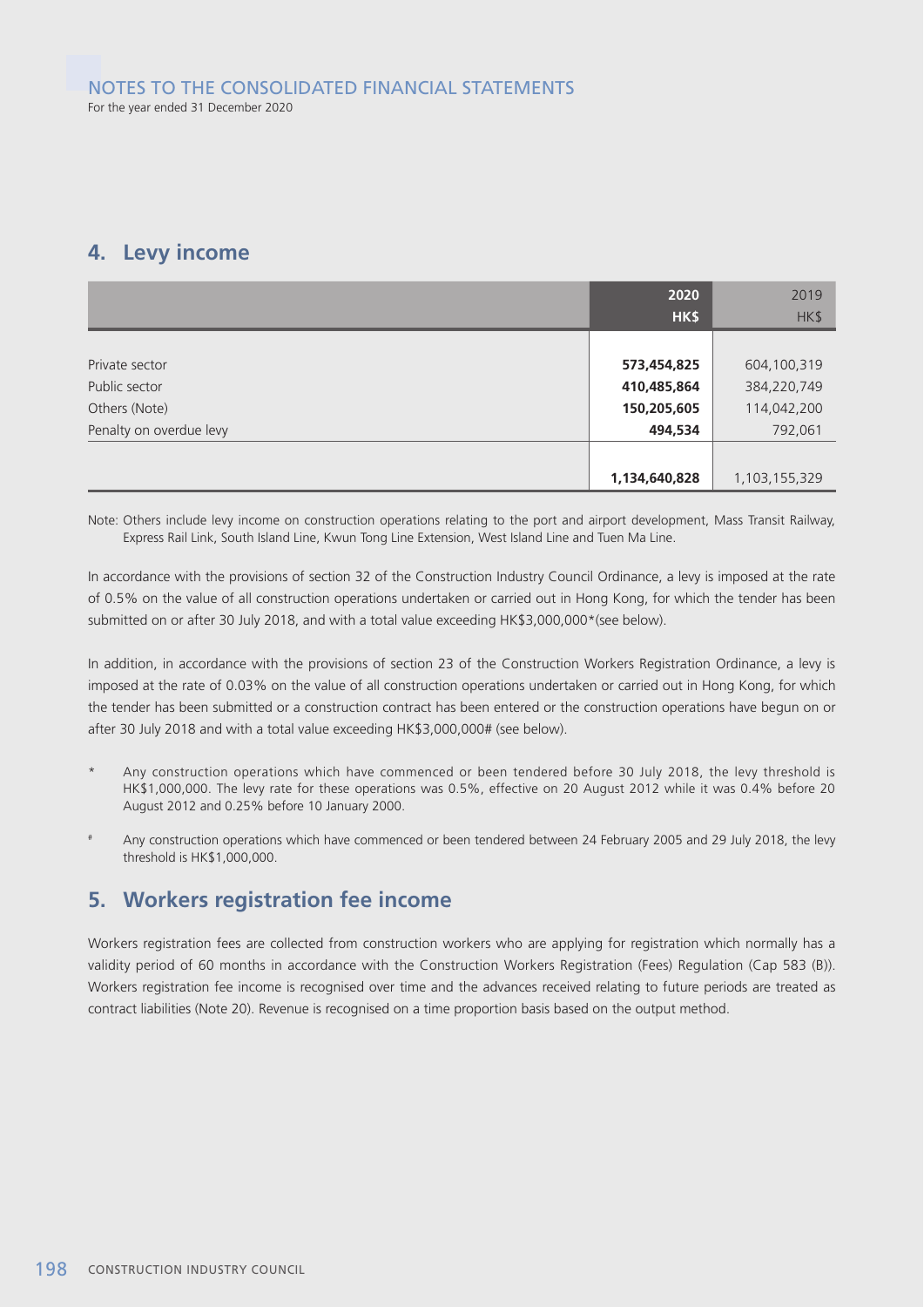## **6. Course fees and related income and trade testing income**

Course fees and related income is recognised over time. Trade testing income is recognised at a point in time. All these incomes represent contracts with customers and were derived from Hong Kong.

### (i) Course fees and related income

The Group provides construction training courses to trainees. Such courses are recognised as a performance obligation satisfied over time as the trainee simultaneously receives and consumes the benefits provided by the Group's performance as the Group performs. Revenue is recognised over the period of training based on the output method.

All courses are for periods of one year or less. As permitted under HKFRS 15, the transaction price allocated to these unsatisfied contracts is not disclosed.

### (ii) Trade testing income

The Group provides trade testing services to construction industry practitioners. Such services are recognised at a point of time upon the completion of the testing.

All trade testing services are for periods of one year or less. As permitted under HKFRS 15, the transaction price allocated to these unsatisfied contracts is not disclosed.

## **7. Investment and interest income**

|                                                        | 2020       | 2019       |
|--------------------------------------------------------|------------|------------|
|                                                        | HK\$       | HK\$       |
|                                                        |            |            |
| Interest on bank deposits                              | 36,872,319 | 51,504,149 |
| Interest on debt instruments at amortised cost         | 1,244,539  | 1,388,357  |
| Other interest income                                  | 37,088     | 39         |
| Dividend from equity instruments at fair value through |            |            |
| other comprehensive income                             | 318,873    | 1,986,908  |
|                                                        |            |            |
|                                                        | 38,472,819 | 54,879,453 |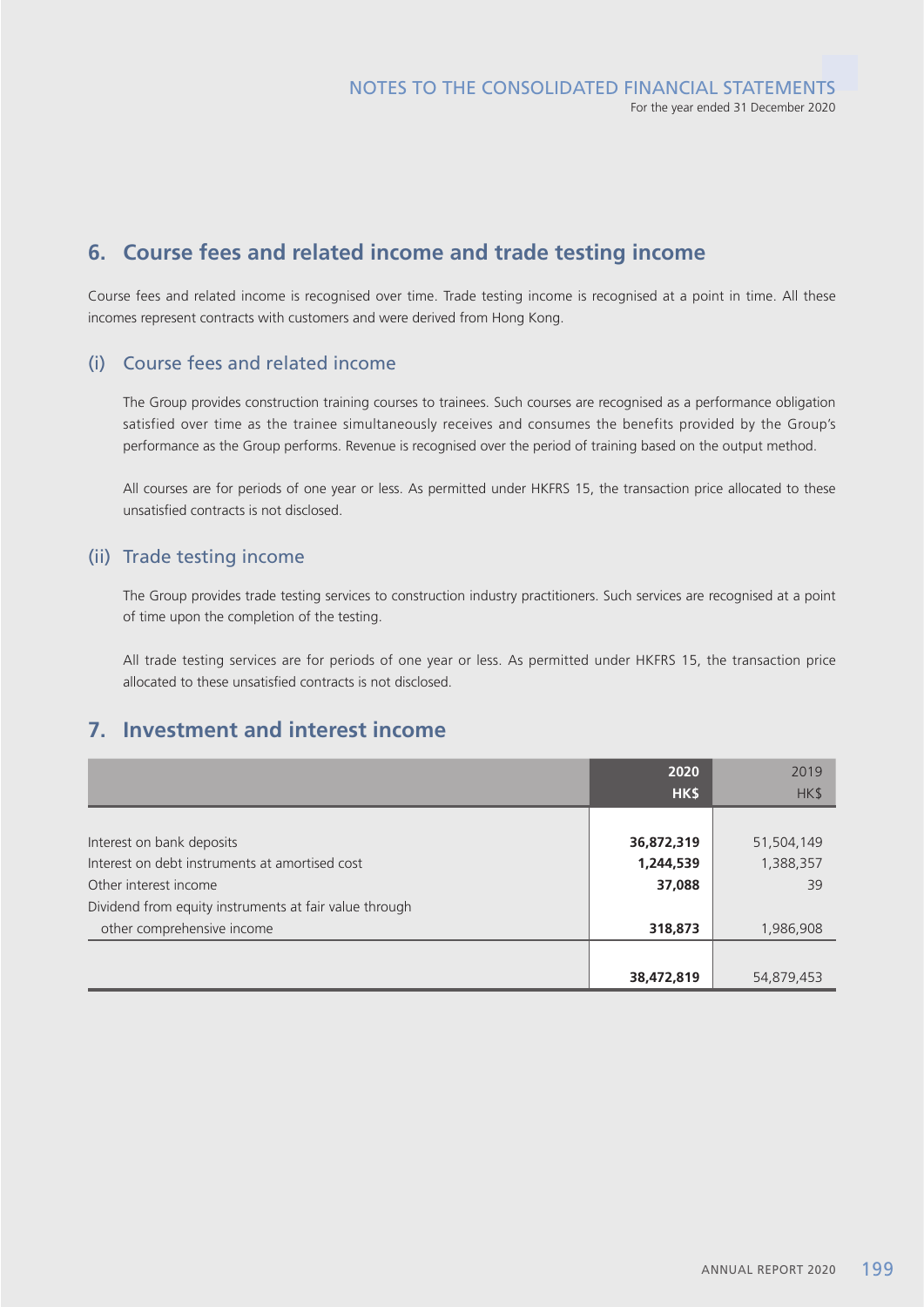## **8. Other income**

|                                                       | 2020<br>HK\$ | 2019<br>HK\$ |
|-------------------------------------------------------|--------------|--------------|
|                                                       |              |              |
| Reimbursement of trainees' allowance (Note 1)         | 31,164,998   | 28,012,091   |
| Registration fee income from sub-contractors (Note 2) | 2,883,176    | 2,407,137    |
| Income from conferences and workshops                 | 1,792,609    | 8,438,837    |
| Income from short-term rental of devices              | 1,402,617    | 1,569,920    |
| Other miscellaneous income                            | 5,906,422    | 5,370,372    |
|                                                       |              |              |
|                                                       | 43,149,822   | 45,798,357   |

Note 1:

Reimbursement of trainees' allowance represents the receivable from the Government in respect of the allowances paid by the Group to the trainees for several approved training schemes which are regarded as government grants.

Note 2:

Registration fees are collected from sub-contractors who are applying for registration which normally has a validity period of 24 months before 1 July 2017, and either 36 or 60 months on and after 1 July 2017. Registration fee income is recognised over time and the advances received relating to future periods are treated as contract liabilities (Note 20). Revenue is recognised on a time proportion basis based on the output method.

## **9. Staff costs**

|                                                                                             | 2020<br>HK\$              | 2019<br>HK\$              |
|---------------------------------------------------------------------------------------------|---------------------------|---------------------------|
| Salaries, wages and other benefits<br>Contributions to defined contribution retirement plan | 433,366,682<br>21,778,959 | 440,972,973<br>22,479,288 |
|                                                                                             | 455,145,641               | 463,452,261               |

## **10. General and administrative expenses**

General and administrative expenses included:

|                                                   | 2020<br>HK\$              | 2019<br>HK\$              |
|---------------------------------------------------|---------------------------|---------------------------|
| Auditors' remuneration<br>Depreciation charges:   | 521,300                   | 526,330                   |
| - owned assets<br>- right-of-use assets           | 152,421,216<br>12,615,399 | 145,872,250<br>11,509,380 |
| Loss on disposal of property, plant and equipment | 2,871,581                 | 3,464,315                 |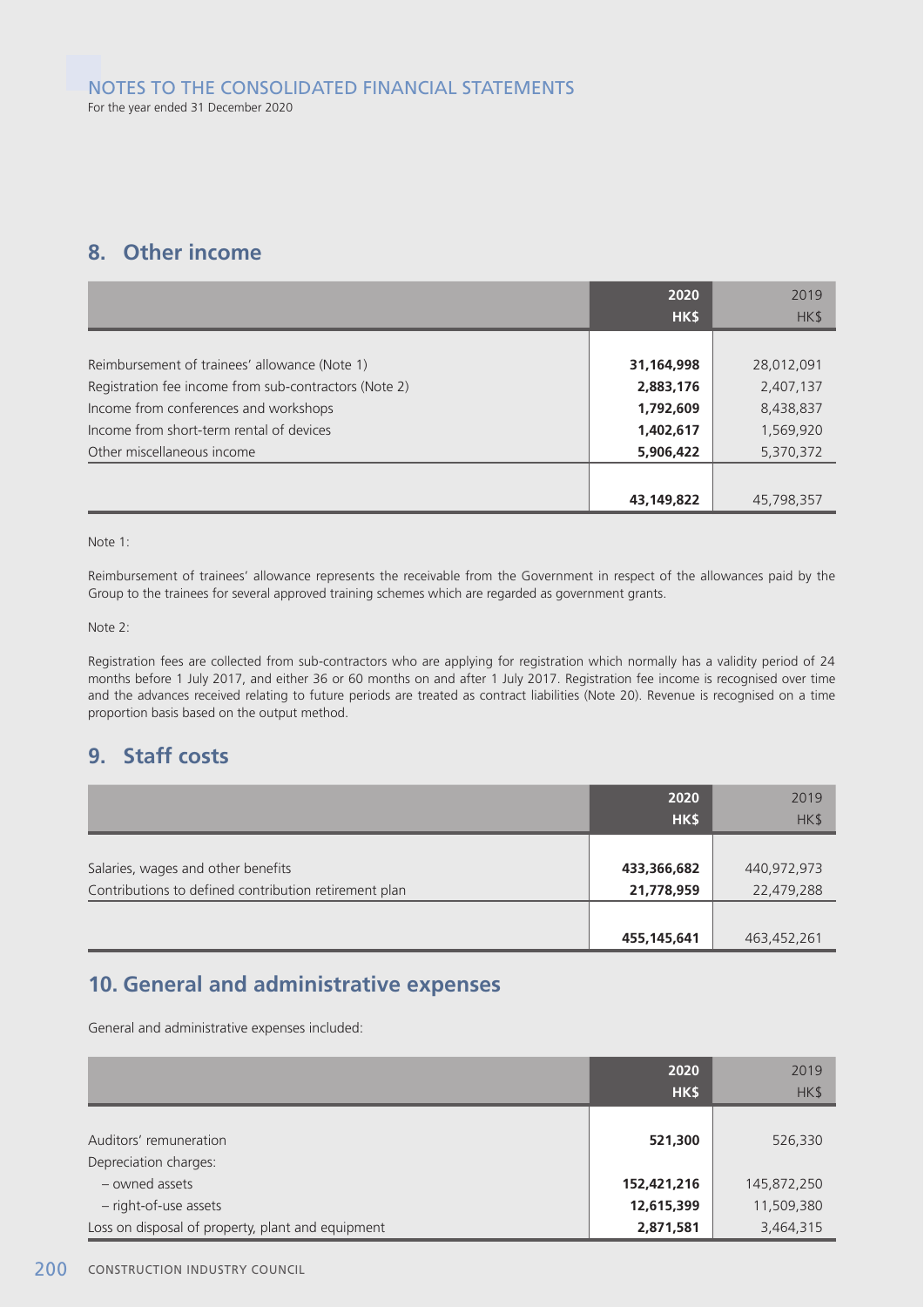|                                 | Leasehold<br>land and<br>building | <b>Motor</b>             | <b>Computer</b>          | Renovation<br>and building | <b>Furniture</b>            | Facilities,<br>tools,<br>machinery<br>and<br>workshop | <b>Other</b>             | Total<br>property,<br>plant and | Construction        |                             |
|---------------------------------|-----------------------------------|--------------------------|--------------------------|----------------------------|-----------------------------|-------------------------------------------------------|--------------------------|---------------------------------|---------------------|-----------------------------|
|                                 | (note)<br><b>HK\$</b>             | vehicles<br><b>HK\$</b>  | equipment<br><b>HK\$</b> | facilities<br><b>HK\$</b>  | and fixtures<br><b>HK\$</b> | equipment<br><b>HK\$</b>                              | equipment<br><b>HK\$</b> | equipment<br><b>HK\$</b>        | in progress<br>HK\$ | <b>Total</b><br><b>HK\$</b> |
|                                 |                                   |                          |                          |                            |                             |                                                       |                          |                                 |                     |                             |
| Cost                            |                                   |                          |                          |                            |                             |                                                       |                          |                                 |                     |                             |
| As at 1 January 2019            | 612,097,912                       | 1,341,244                | 96,270,545               | 496,698,927                | 6,228,386                   | 90,973,509                                            |                          | 22,619,196 1,326,229,719        | 4,833,815           | 1,331,063,534               |
| Additions                       | 972,530                           |                          |                          |                            | 80,385                      | $\qquad \qquad -$                                     | 8,707,206                | 9,760,121                       | 150,916,428         | 160,676,549                 |
| Disposals                       |                                   | $\overline{a}$           | (3,843,114)              | (13,688,877)               | (156, 322)                  | (2,837,458)                                           | (1, 107, 863)            | (21, 633, 634)                  |                     | (21, 633, 634)              |
| Transfer                        |                                   | $\overline{a}$           | 22,862,852               | 74,624,602                 | $\overline{\phantom{a}}$    | 30,787,112                                            | 7,131,776                | 135,406,342                     | (135, 406, 342)     |                             |
|                                 |                                   |                          |                          |                            |                             |                                                       |                          |                                 |                     |                             |
| At 31 December 2019             | 613,070,442                       | 1,341,244                | 115,290,283              | 557,634,652                | 6,152,449                   | 118,923,163                                           |                          | 37,350,315 1,449,762,548        | 20,343,901          | 1,470,106,449               |
| Additions                       | $\overline{a}$                    | $\overline{\phantom{0}}$ |                          |                            |                             |                                                       |                          |                                 | 417,338,594         | 417,338,594                 |
| Disposals                       | (2,795,440)                       | (264, 800)               | (145,600)                | (13, 238, 496)             | (232, 824)                  | (1,442,731)                                           | (827, 822)               | (18, 947, 713)                  |                     | (18, 947, 713)              |
| Transfer                        |                                   |                          | 24,119,380               | 27,058,382                 | 2,584,396                   | 3,437,451                                             | 5,715,179                | 62,914,788                      | (62, 914, 788)      |                             |
| At 31 December 2020             | 610,275,002                       | 1,076,444                | 139,264,063              | 571,454,538                | 8,504,021                   | 120,917,883                                           | 42,237,672               | 1,493,729,623                   |                     | 374,767,707 1,868,497,330   |
|                                 |                                   |                          |                          |                            |                             |                                                       |                          |                                 |                     |                             |
| <b>Accumulated depreciation</b> |                                   |                          |                          |                            |                             |                                                       |                          |                                 |                     |                             |
| At 1 January 2019               | 76,569,372                        | 824,603                  | 40,258,976               | 190,904,504                | 2,989,682                   | 54,925,155                                            | 6,916,546                | 373,388,838                     |                     | 373,388,838                 |
| Charge for the year             | 27,374,936                        | 138,309                  | 18,566,975               | 93,097,801                 | 624,940                     | 14,506,109                                            | 3,072,560                | 157,381,630                     |                     | 157,381,630                 |
| Written off on disposals        |                                   | $\overline{\phantom{a}}$ | (3,843,114)              | (9,056,842)                | (91, 514)                   | (2,784,156)                                           | (454, 905)               | (16, 230, 531)                  |                     | (16, 230, 531)              |
|                                 |                                   |                          |                          |                            |                             |                                                       |                          |                                 |                     |                             |
| At 31 December 2019             | 103,944,308                       | 962,912                  | 54,982,837               | 274,945,463                | 3,523,108                   | 66,647,108                                            | 9,534,201                | 514,539,937                     |                     | 514,539,937                 |
| Charge for the year             | 27,465,115                        | 138,309                  | 20,442,674               | 96,114,361                 | 628,069                     | 15,581,382                                            | 4,666,705                | 165,036,615                     |                     | 165,036,615                 |
| Written off on disposals        | (2,795,440)                       | (264, 800)               |                          | (9,220,680)                | (174, 020)                  | (1,346,518)                                           | (518, 853)               | (14,320,311)                    |                     | (14, 320, 311)              |
| At 31 December 2020             | 128,613,983                       | 836,421                  | 75,425,511               | 361,839,144                | 3,977,157                   | 80,881,972                                            | 13,682,053               | 665,256,241                     |                     | 665,256,241                 |
|                                 |                                   |                          |                          |                            |                             |                                                       |                          |                                 |                     |                             |
| <b>Carrying amounts</b>         |                                   |                          |                          |                            |                             |                                                       |                          |                                 |                     |                             |
| At 31 December 2020             | 481,661,019                       | 240,023                  | 63,838,552               | 209,615,394                | 4,526,864                   | 40,035,911                                            | 28,555,619               | 828,473,382                     |                     | 374,767,707 1,203,241,089   |
|                                 |                                   |                          |                          |                            |                             |                                                       |                          |                                 |                     |                             |
| At 31 December 2019             | 509,126,134                       | 378,332                  | 60,307,446               | 282,689,189                | 2,629,341                   | 52,276,055                                            | 27,816,114               | 935,222,611                     | 20,343,901          | 955,566,512                 |

# **11. Property, plant and equipment and construction in progress**

Note: Included in leasehold land and building are office premises carried at historical cost of HK\$1, which is leased out to earn rental income. The market value estimated by the Council as at 31 December 2020 is HK\$27,500,000, the determination of which was supported by market evidence. The gross rental income earned for the year was HK\$912,000 (2019: HK\$532,000).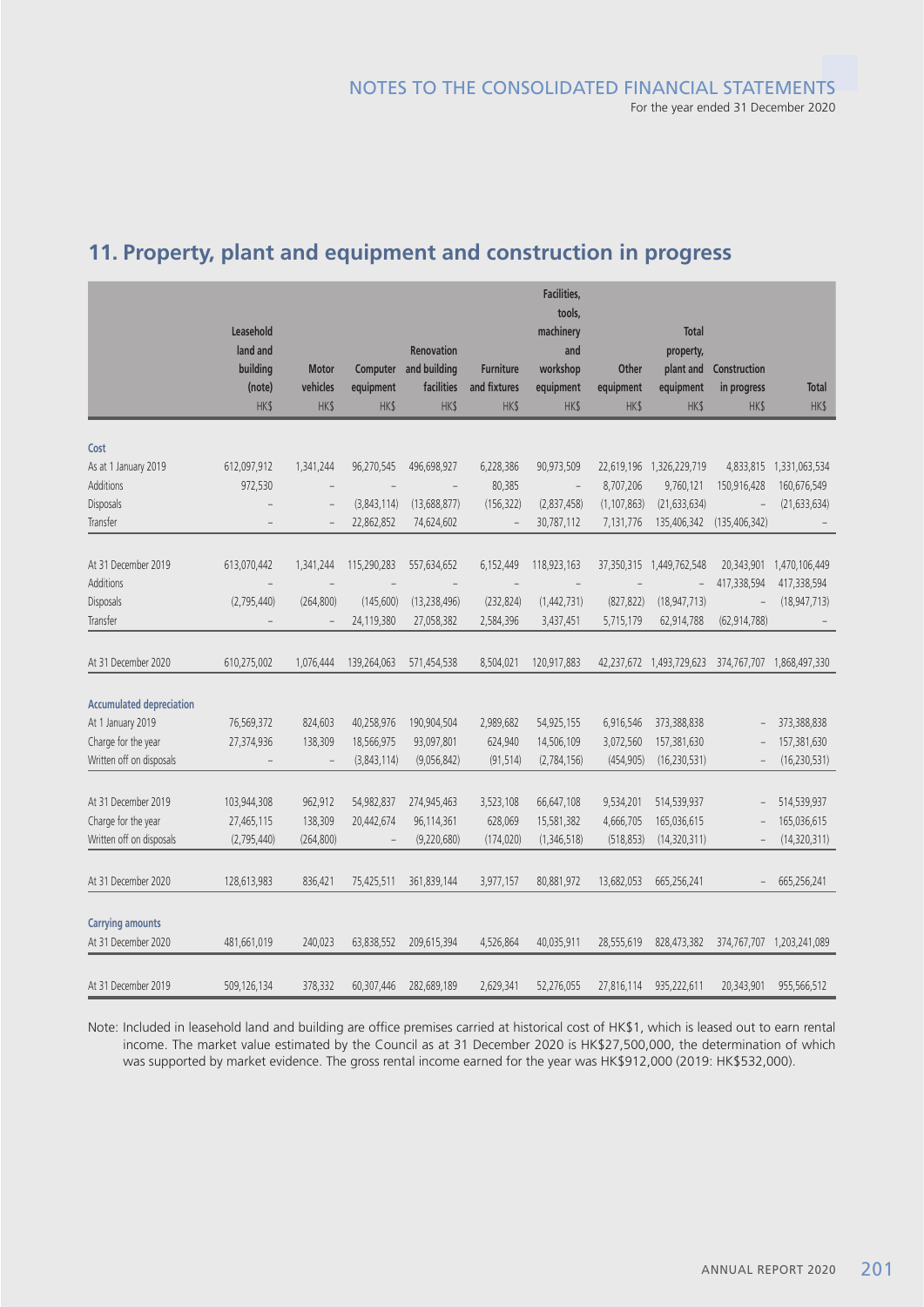# **12. Debt instruments at amortised cost**

|                                                                                                                                  | 2020<br>HK\$ | 2019<br>HK\$ |
|----------------------------------------------------------------------------------------------------------------------------------|--------------|--------------|
| Debt instruments listed on the Stock Exchange of Hong Kong,<br>with fixed interest rate of 3.20% to 4.25% (2019: 1.96% to 2.52%) |              |              |
| per annum and maturity date in 2025 (2019: 2020)                                                                                 | 59,122,814   | 70,054,642   |

# **13. Equity instruments at fair value through other comprehensive income**

|                                                                            | 2020<br>HKS | 2019<br>HK\$ |
|----------------------------------------------------------------------------|-------------|--------------|
| Equity securities listed on the Stock Exchange of Hong Kong, at fair value | 11,238,314  | 37,467,957   |

Note:

The above listed equity investments represent ordinary shares of entities listed in Hong Kong. These investments are not held for trading, instead, they are held for long-term strategic purposes. The Council members have elected to designate these investments in equity instruments as at FVTOCI as they believe that recognising short-term fluctuations in these investments' fair value in profit or loss would not be consistent with the Group's strategy of holding these investments for long-term purposes and realising their performance potential in the long run.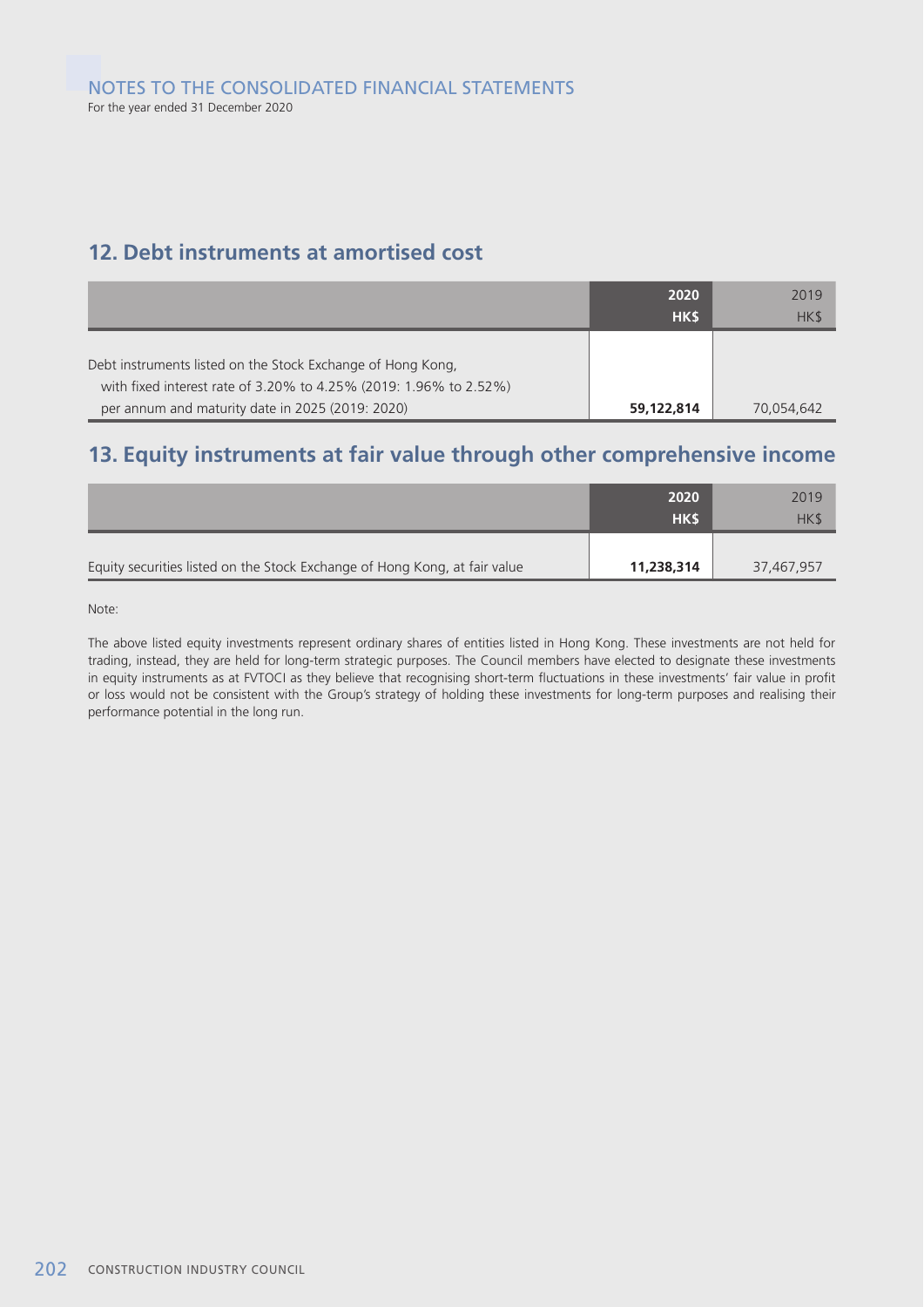# **14. Levy receivables**

|                       | 2020          | 2019        |
|-----------------------|---------------|-------------|
|                       | HK\$          | HK\$        |
|                       |               |             |
| Levy receivables      | 74,371,506    | 95,059,568  |
| Less: Impairment loss | (6, 513, 868) | (6,486,175) |
|                       |               |             |
|                       | 67,857,638    | 88,573,393  |

All levy receivables are expected to be recovered within one year.

The average credit period on levy receivables granted to the contractors is 28 days after the date of the notice of assessment.

No penalty is imposed on the contractor for the specified period of 28 days. Thereafter, penalty is imposed at 5% of the unpaid amount. If the amount of the levy or surcharge, including any penalty imposed remains unpaid within three months after the expiry of the specified period, a further penalty of 5% of the unpaid amount will be imposed on the outstanding balance. The Group would provide fully for all long outstanding receivables, having considered, inter alia, the likelihood of recoverability based on historical experience.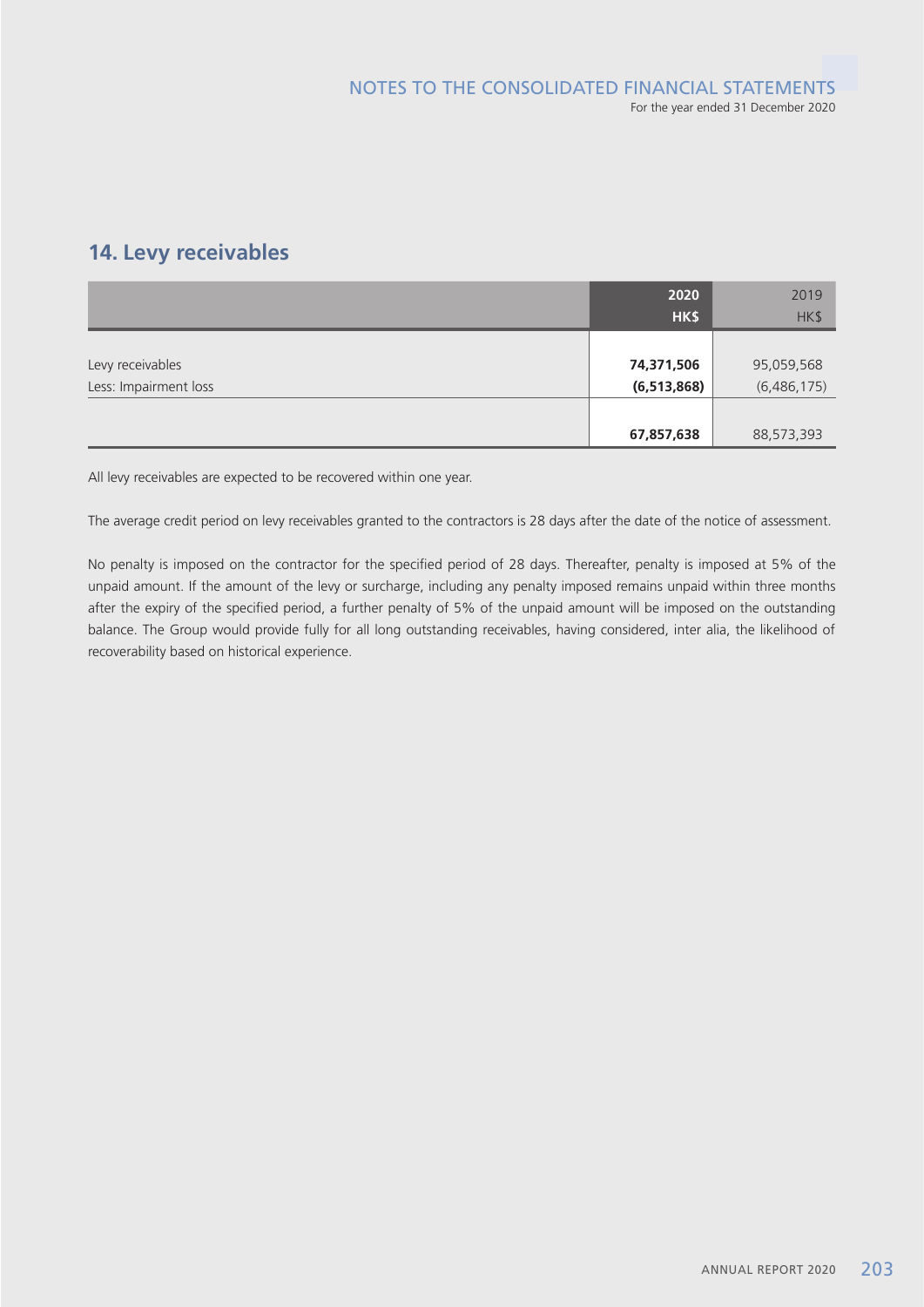As at 31 December 2020, included in the Group's levy receivables balance are debtors with a carrying amount of HK\$2,931,199 (2019: HK\$3,518,056) which were past due at the end of the reporting period for which the Group had not provided for any impairment loss as there has not been a significant change in credit quality and the amounts are still considered recoverable.

### Impairment of levy receivables

Impairment losses on levy receivables are recorded using an allowance account unless the Group is satisfied that recovery of the amount is remote, in which case the impairment loss is written off against levy receivables directly.

The movement in the allowance for impairment loss is as follows:

|                                   | HK\$       |
|-----------------------------------|------------|
|                                   |            |
| At 1 January 2019                 | 7,119,838  |
| Uncollectible amount written off  | (150, 995) |
| Net reversal of impairment losses | (482, 668) |
|                                   |            |
| At 31 December 2019               | 6,486,175  |
| Impairment losses recognised      | 27,693     |
|                                   |            |
| At 31 December 2020               | 6,513,868  |

At 31 December 2020, levy receivables of HK\$6,405,161 (2019: HK\$6,403,201) were individually determined to be impaired and full impairment loss were recognised in the allowance account. The individually impaired receivables related to contractors that were either under liquidation or in financial difficulties and the Group assessed that the full amount of the receivables to be irrecoverable.

In determining the recoverability of levy receivables, the Group collectively considered any change in the credit quality of the levy receivables from the date credit was initially granted up to the reporting date. The concentration of credit risk is limited due to the contractor base being large and unrelated.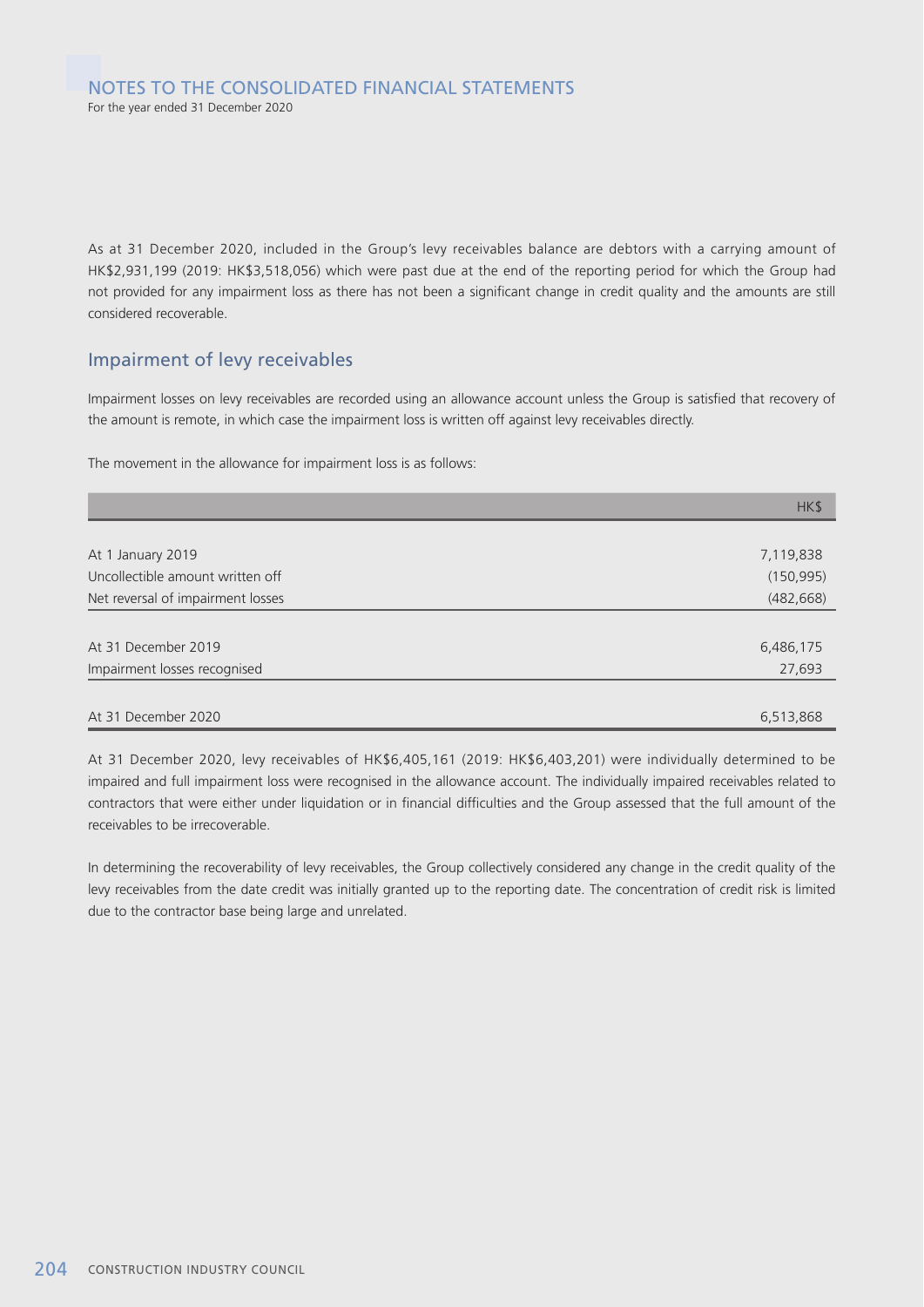# **15. Deposits, prepayments and other receivables**

|                                         | 2020       | 2019       |
|-----------------------------------------|------------|------------|
|                                         | HK\$       | HK\$       |
|                                         |            |            |
| Deposits and prepayments                | 11,958,829 | 12,916,530 |
|                                         |            |            |
| Other receivables                       |            |            |
| - Interest receivables - The Group      | 8,588,952  | 16,735,025 |
| - Interest receivables - CITF (Note 18) | 40,136     | 490,847    |
| - Receivable from the Government        | 29,257,963 | 16,682,709 |
| – Others                                | 4,424,983  | 5,936,667  |
|                                         |            |            |
|                                         | 42,312,034 | 39,845,248 |
|                                         |            |            |
|                                         | 54,270,863 | 52,761,778 |

# **16. Cash and bank balances**

Cash and deposits at banks comprise cash and demand deposits held by the Group.

|                                            | 2020          | 2019          |
|--------------------------------------------|---------------|---------------|
|                                            | HK\$          | HK\$          |
|                                            |               |               |
| Deposits with banks                        |               |               |
| - with original maturity over three months |               |               |
| - The Group                                | 1,933,480,727 | 2,047,262,726 |
| $-$ CITF (Note 18)                         | 895,000,000   | 995,000,000   |
|                                            |               |               |
|                                            | 2,828,480,727 | 3,042,262,726 |
| Bank balances and cash                     |               |               |
| - The Group                                | 110,493,045   | 41,642,559    |
| $-$ CITF (Note 18)                         | 25, 153, 255  | 8,422,593     |
|                                            |               |               |
|                                            | 2,964,127,027 | 3,092,327,878 |

Deposits and bank balances totalling HK\$920,153,255 (2019: HK\$1,003,422,593) being Construction Innovation and Technology Fund (Note 18) are kept at earmarked bank accounts.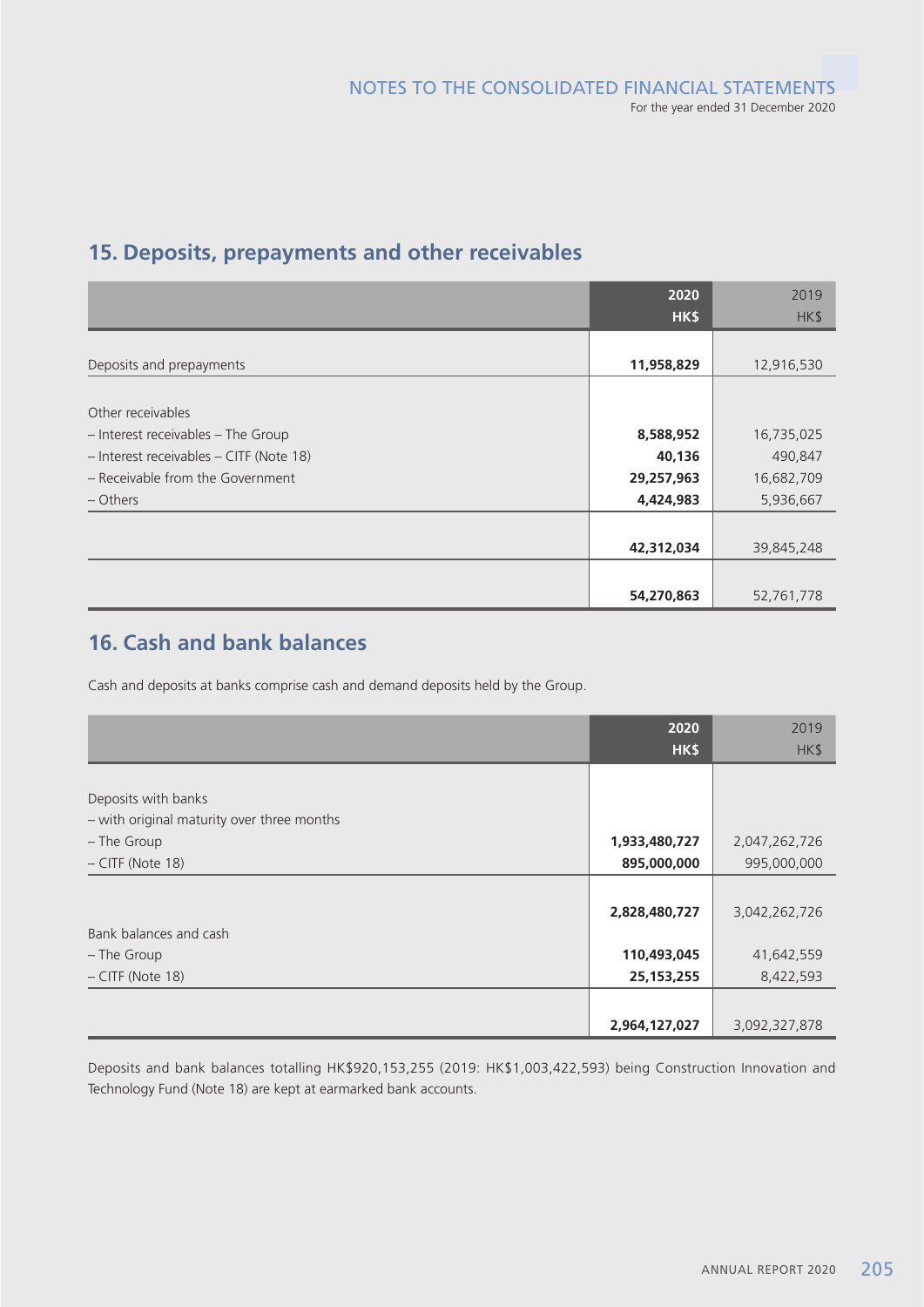## **17. Accounts and other payables and accruals**

All of the accounts and other payables and accruals are expected to be settled within one year or are repayable on demand.

# **18. Construction innovation and technology fund**

The Finance Committee of the Legislative Council approved the establishment of the CITF on 16 July 2018, with an allocation of HK\$1,000,000,000 for use over a tentative period of 5 years. CITF is to encourage wider adoption of innovative construction methods and technology in the construction industry with a view to promoting productivity, uplifting built quality, improving site safety and enhancing environmental performance by the Government of HKSAR. The CIC was commissioned by the Development Bureau to be the implementation partner. CIC opened a designated bank account and keep separate books for the CITF. As at 31 December 2020, the fund balance accumulated to HK\$920,193,391 (2019: HK\$1,003,913,440) for which HK\$920,153,255 (2019: HK\$1,003,422,593) and HK\$40,136 (2019: HK\$490,847) are included in cash and bank balances (Note 16) and interest receivables respectively. The unutilised amount has to be returned to the Development Bureau.

# **19. Lease liabilities**

The group leases a number of properties in Hong Kong with fixed periodic payments over the lease terms.

The group also leases certain items of equipment with fixed payments over the lease terms.

### Right-of-Use Assets

The analysis of the net book value of right-of-use assets by class of underlying asset is as follows:

| <b>Right-of-use assets</b> | Leasehold<br>land and<br>building<br>HK\$ | <b>Other</b><br>equipment<br>HK\$ |
|----------------------------|-------------------------------------------|-----------------------------------|
|                            |                                           |                                   |
| At 1 January 2019          | 28,837,184                                |                                   |
| <b>Additions</b>           | 972,530                                   | 8,707,206                         |
| Depreciation               | (10, 783, 780)                            | (725,600)                         |
|                            |                                           |                                   |
| At 31 December 2019        | 19,025,934                                | 7,981,606                         |
| Depreciation               | (10, 873, 958)                            | (1,741,441)                       |
|                            |                                           |                                   |
| At 31 December 2020        | 8,151,976                                 | 6,240,165                         |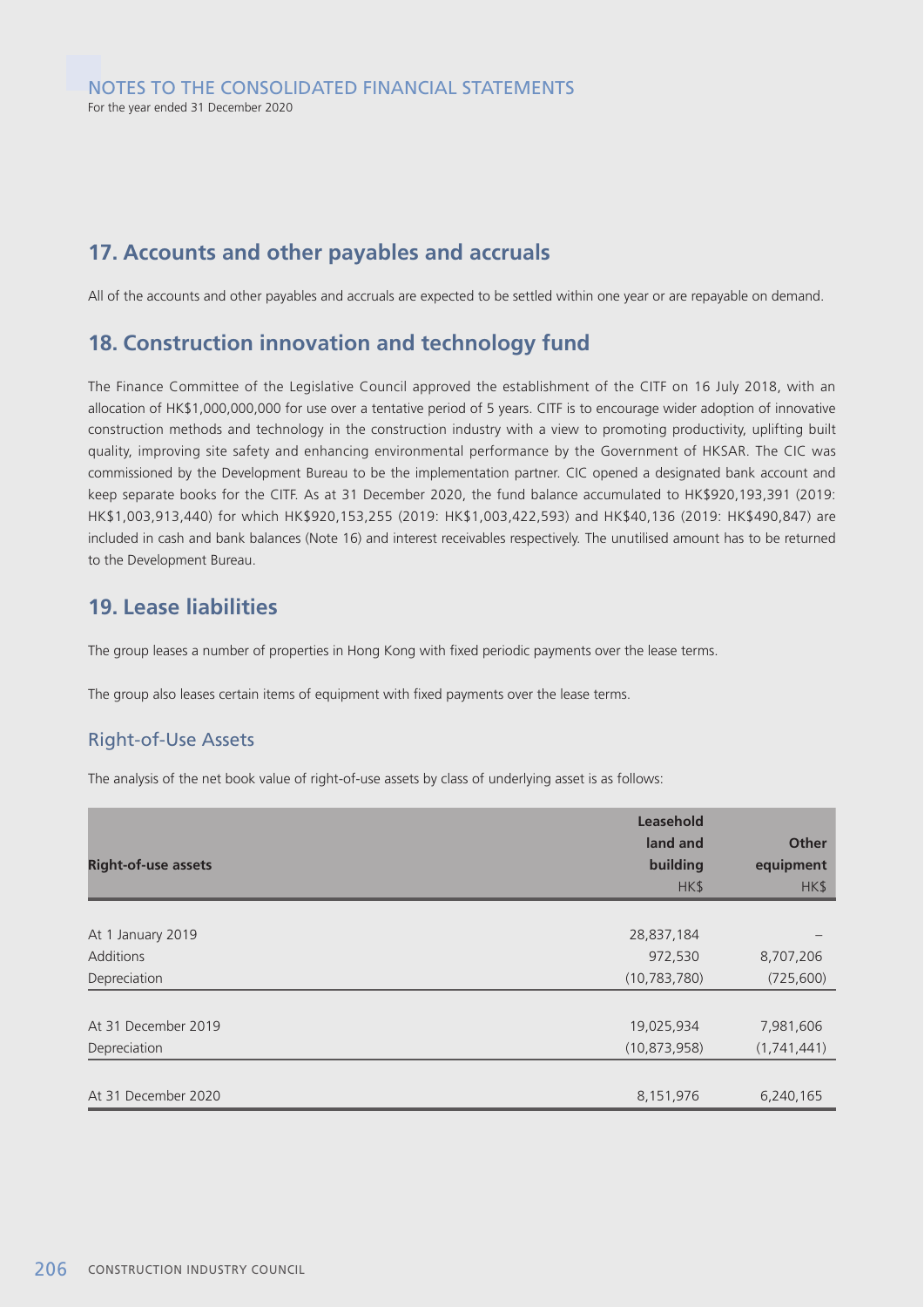Future lease payments are due as follows:

|                                                   | <b>Minimum lease</b> |            |                      |
|---------------------------------------------------|----------------------|------------|----------------------|
|                                                   | payments             | Interest   | <b>Present value</b> |
|                                                   | HK\$                 | <b>HKS</b> | HK\$                 |
|                                                   |                      |            |                      |
| 2020                                              |                      |            |                      |
| Not later than one year                           | 10,350,040           | 195,659    | 10,154,381           |
| Later than one year and not later than five years | 4,707,004            | 126,614    | 4,580,390            |
|                                                   |                      |            |                      |
|                                                   | 15,057,044           | 322,273    | 14,734,771           |
|                                                   |                      |            |                      |
| 2019                                              |                      |            |                      |
| Not later than one year                           | 14,331,854           | 488,254    | 13,843,600           |
| Later than one year and not later than five years | 15,057,044           | 322,273    | 14,734,771           |
|                                                   |                      |            |                      |
|                                                   | 29,388,898           | 810,527    | 28,578,371           |

# Movement of lease liabilities

|                   | 2020           | 2019           |
|-------------------|----------------|----------------|
|                   | HK\$           | HK\$           |
|                   |                |                |
| At 1 January      | 28,578,371     | 30,720,787     |
| New leases        | -              | 9,679,736      |
| Interest expenses | 488,254        | 654,238        |
| Repayments        | (14, 331, 854) | (12, 476, 390) |
|                   |                |                |
| At 31 December    | 14,734,771     | 28,578,371     |

The present value of future lease payments are analysed as:

|                                                | 2020<br>HK\$            | 2019<br>HK\$             |
|------------------------------------------------|-------------------------|--------------------------|
| Current liabilities<br>Non-current liabilities | 10,154,381<br>4,580,390 | 13,843,600<br>14,734,771 |
|                                                | 14,734,771              | 28,578,371               |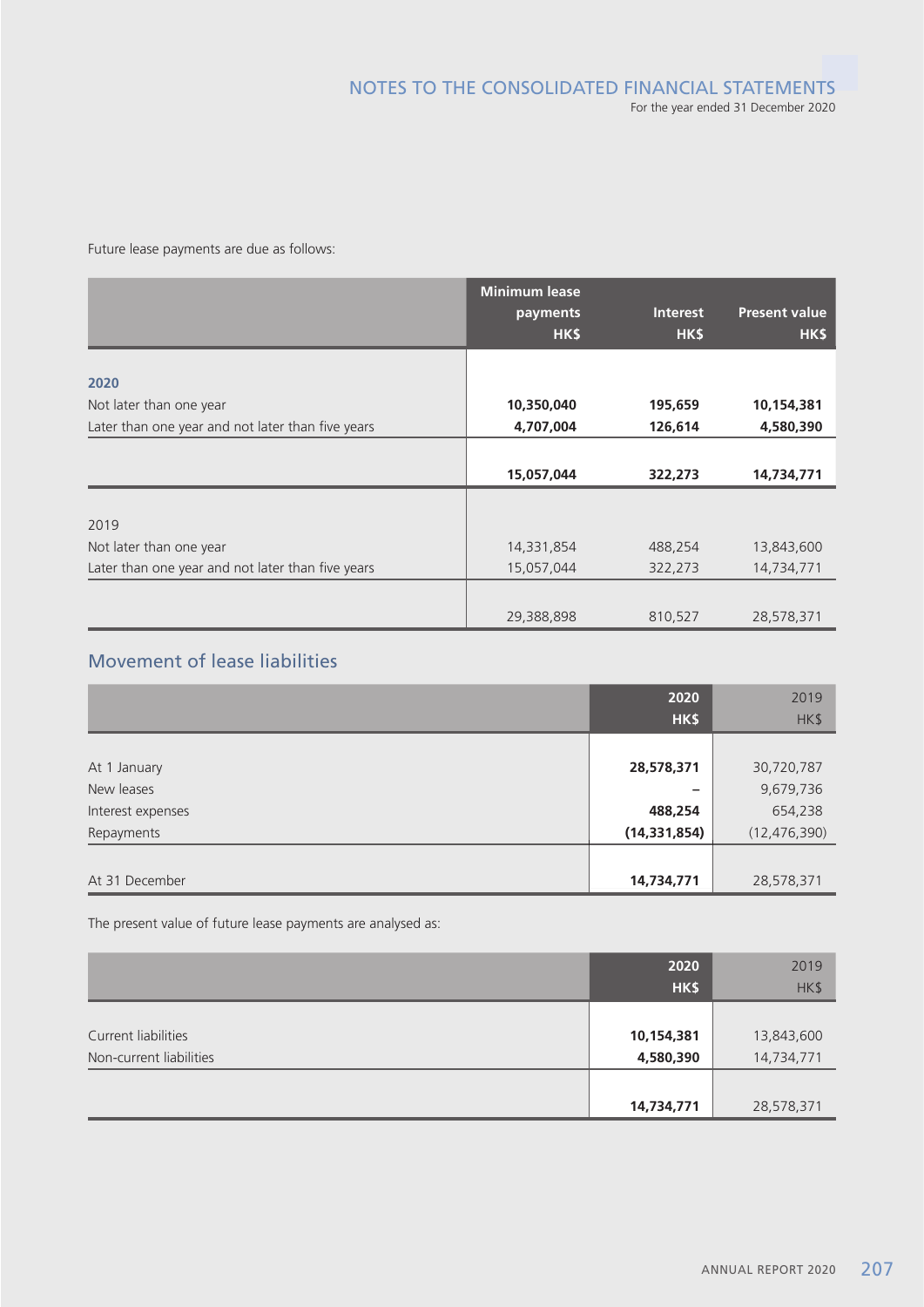## Leases – Other disclosures:

|                          | 2020<br>HK\$ | 2019<br>HK\$ |
|--------------------------|--------------|--------------|
|                          |              |              |
| Short term lease expense | 182,000      | 128,370      |
| Low value lease expense  | 2,530,563    | 2,170,077    |
| Interest expenses        | 488,254      | 654,238      |

# **20. Contract liabilities**

|                                       | 2020       | 2019       |
|---------------------------------------|------------|------------|
|                                       | HK\$       | HK\$       |
|                                       |            |            |
| Course fees and related income        | 3,466,678  | 3,300,001  |
| Workers registration fees             | 10,949,386 | 18,556,879 |
| Registration fees from subcontractors | 7,558,302  | 8,057,649  |
|                                       |            |            |
|                                       | 21,974,366 | 29,914,529 |
|                                       |            |            |
| Current                               | 11,782,751 | 13,349,447 |
| Non-current                           | 10,191,615 | 16,565,082 |
|                                       |            |            |
|                                       | 21,974,366 | 29,914,529 |

Contract liabilities, that are not expected to be settled within the Group's normal operating cycle, are classified as non-current based on the Group's earliest obligation to transfer services to the customers.

The following table shows how much of the revenue recognised in the current year relates to brought-forward contract liabilities.

|                                                                                                                | <b>Course fees and</b><br>related income<br>HK\$ | <b>Workers</b><br>registration<br>fees<br>HK\$ | <b>Registration</b><br>fees from<br>sub-contractors<br>HK\$ |
|----------------------------------------------------------------------------------------------------------------|--------------------------------------------------|------------------------------------------------|-------------------------------------------------------------|
| 2020                                                                                                           |                                                  |                                                |                                                             |
| Revenue recognised that was included in the contract liability<br>balance at the beginning of the year         | 3,300,001                                        | 7,607,464                                      | 2,441,982                                                   |
| 2019<br>Revenue recognised that was included in the contract liability<br>balance at the beginning of the year | 3,985,241                                        | 7,095,901                                      | 1,512,807                                                   |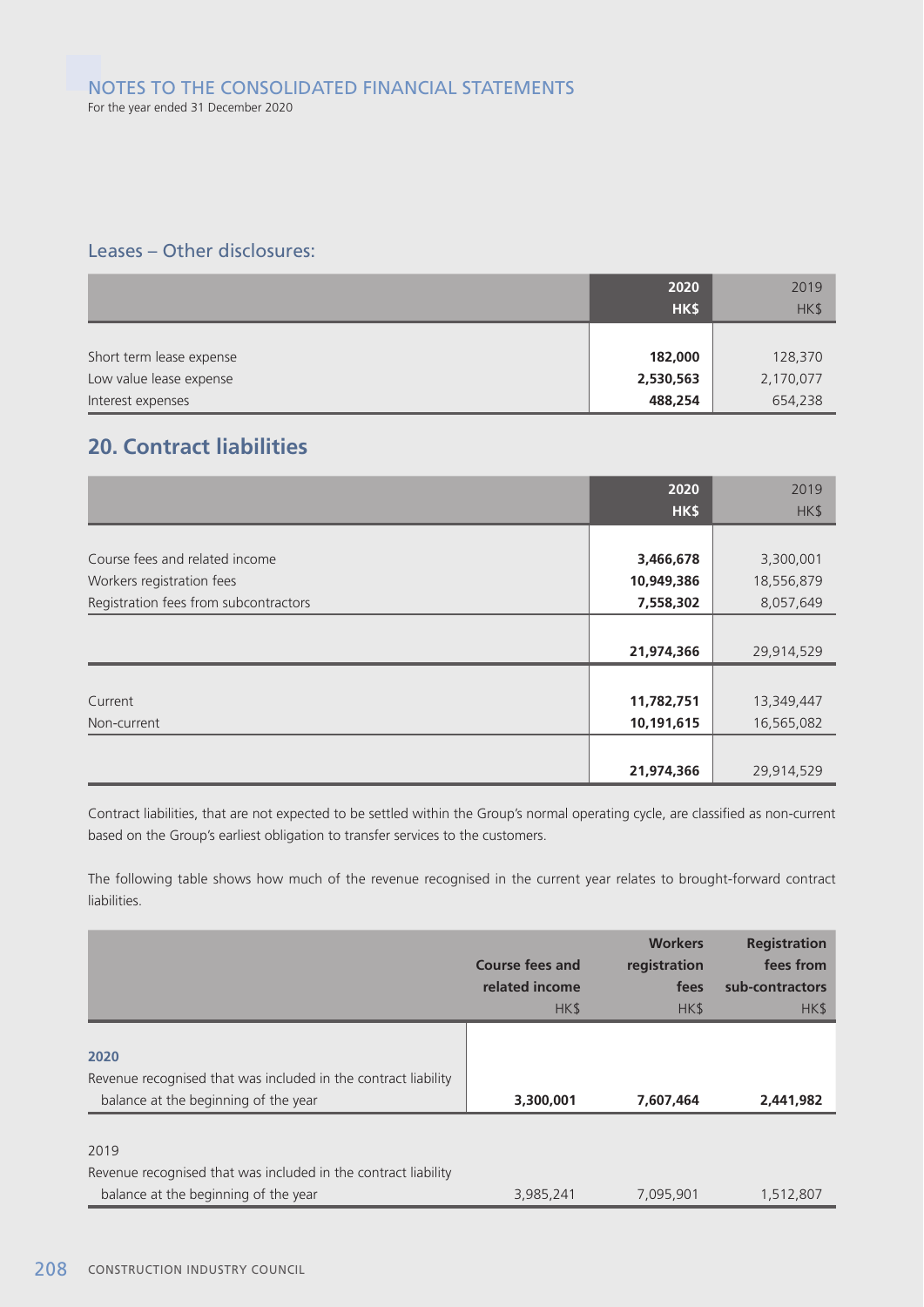Typical payment terms which impact on the amount of contract liabilities recognised are as follows:

#### (a) Course fees and related income

When the Group receives course fees before the construction training course commences, it gives rise to contract liabilities at cash receipt, until the amount is recognised as course fees and related income. The Group typically receives the full amount of the construction training course fees before the course commences.

#### (b) Workers registration fees

The workers registration fees normally have a validity period of 60 months in accordance with the Construction Workers Registration (Fees) Regulation (Cap 583 (B)). When the Group receives the registration fees from the construction workers, it gives rise to contract liabilities at cash receipt, until the amount is recognised as registration fee income over the period.

#### (c) Registration fees from sub-contractors

The registration fees from sub-contractors normally have a validity period of 60 months under the Registered Specialist Trade Contractors Scheme. When the Group receives the registration fees from the sub-contractors, it gives rise to contract liabilities at cash receipt, until the amount is recognised as registration fee income over the period.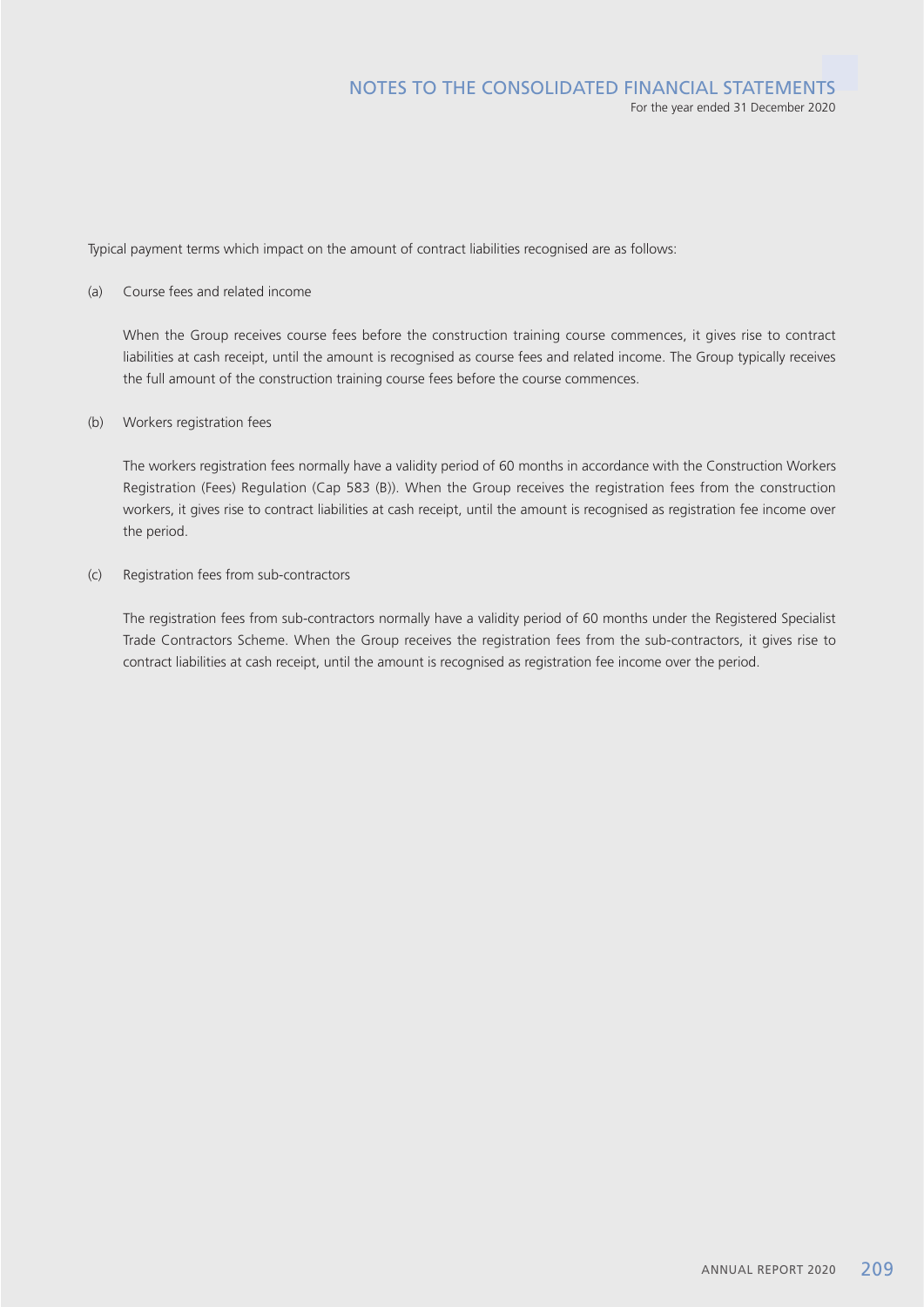# **21. Taxation**

Pursuant to section 28 of the Construction Industry Council Ordinance, the Council is exempted from taxation under the Inland Revenue Ordinance.

Zero Carbon Building, wholly owned subsidiary of the Council, is exempted from Hong Kong Profits Tax under section 88 of the Inland Revenue Ordinance.

Hong Kong Institute of Construction, a wholly owned subsidiary of the Council, is exempted from Hong Kong Profits Tax under section 88 of the Inland Revenue Ordinance.

# **22. Capital risk management**

The Group manages its capital to ensure that the Group will be able to continue as a going concern through the optimisation of the debt and equity balances. The Group's overall strategy remains unchanged from prior year.

The capital structure of the Group consists of capital fund. The Council members of the Group review the capital structure periodically. As part of this review, the Group will balance its overall capital structure through obtaining finances from available sources.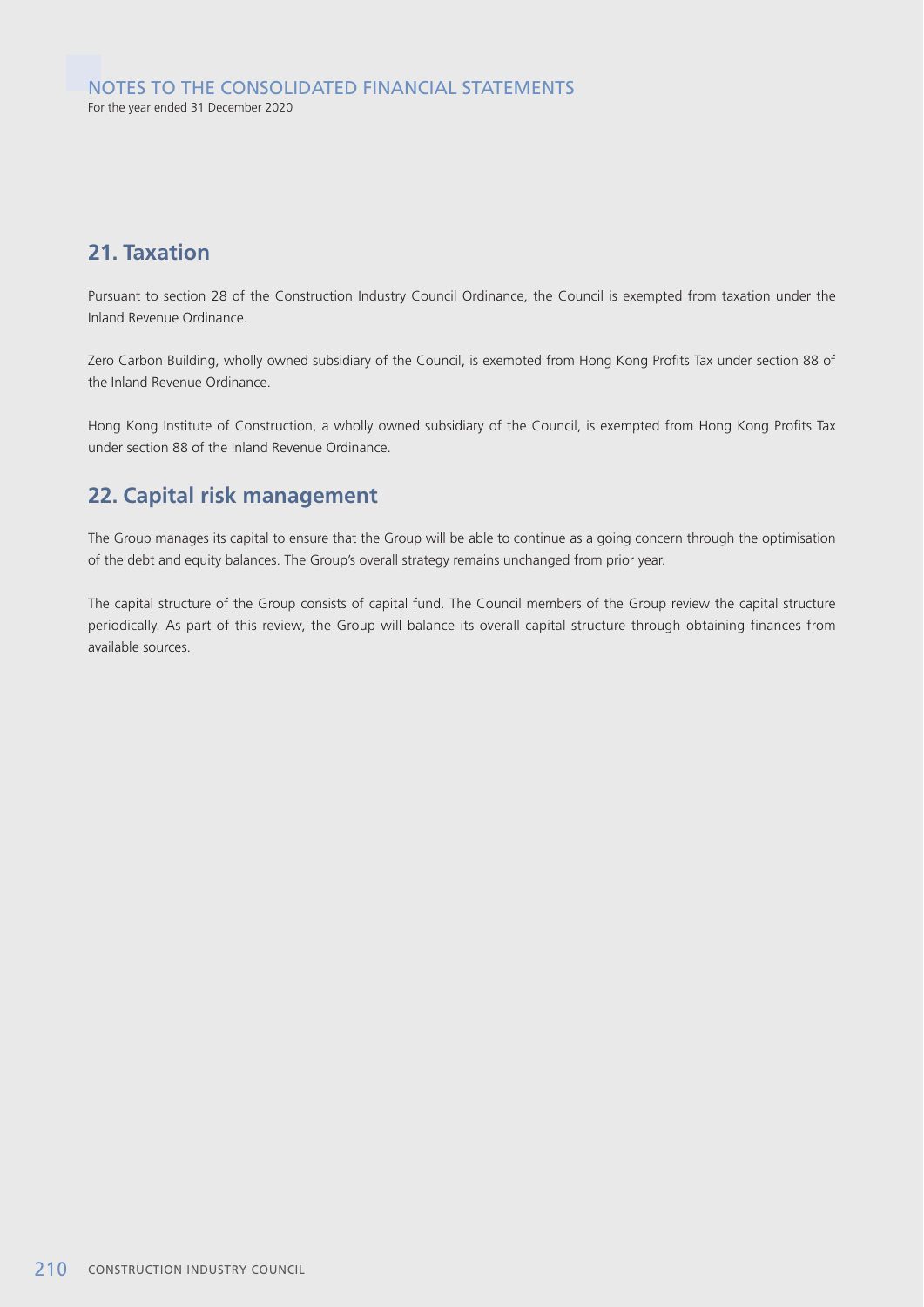# **23. Financial instruments**

## (a) Categories of financial instruments

|                                                                        | 2020          | 2019          |
|------------------------------------------------------------------------|---------------|---------------|
|                                                                        | HK\$          | HK\$          |
|                                                                        |               |               |
| <b>Financial assets</b>                                                |               |               |
| Financial assets at amortised costs (including cash and bank balances) | 3,071,207,809 | 3,207,873,484 |
|                                                                        |               |               |
| Equity instrument at FVTOCI                                            | 11,238,314    | 37,467,957    |
|                                                                        |               |               |
| <b>Financial liabilities</b>                                           |               |               |
| Financial liabilities at amortised cost                                | 996,087,903   | 1,075,474,494 |

### (b) Financial risk management objectives and policies

The Group's financial instruments include equity and debt instruments, deposits, other receivables, bank balances and cash, accounts and other payables. The risks associated with these financial instruments include credit risk, liquidity risk, interest rate risk and equity price risk. The policies on how to mitigate these risks are set out below. The management manages and monitors these exposures to ensure appropriate measures are implemented on a timely and effective manner. The Group's overall strategy remains unchanged from prior year.

### Credit risk

The Group's maximum exposure to credit risk which will cause a financial loss to the Group due to failure to discharge an obligation by the counterparties is arising from the carrying amounts of the respective recognised financial assets as stated in the consolidated statement of financial position.

In order to minimise credit risk, the Group has policies in place for the determination of credit limits, credit approvals and other monitoring procedures to ensure that follow-up action is taken to recover overdue debts. In addition, the Group reviews the recoverable amount of each individual receivable at the end of each reporting period to ensure that adequate impairment losses are made for irrecoverable amounts. In this regard, the Council members consider that the Group's credit risk is significantly reduced.

For deposits and other receivables, the Group performs impairment assessment under 12m ECL model upon application of HKFRS 9. The credit risk on deposits and other receivables are limited because the counterparties are entities with good repayment history and credit ratings and / or exposure at default is low. In this regard, the Council members consider that the Group's credit risk is significantly reduced.

The Group only invests in debt securities with low credit risk. The Group's debt instruments at amortised cost are bonds issued by corporations that are graded in the top credit rating among rating agencies. Therefore, these investments are considered to be low credit risk investments and the loss allowance is assessed on 12m ECL basis.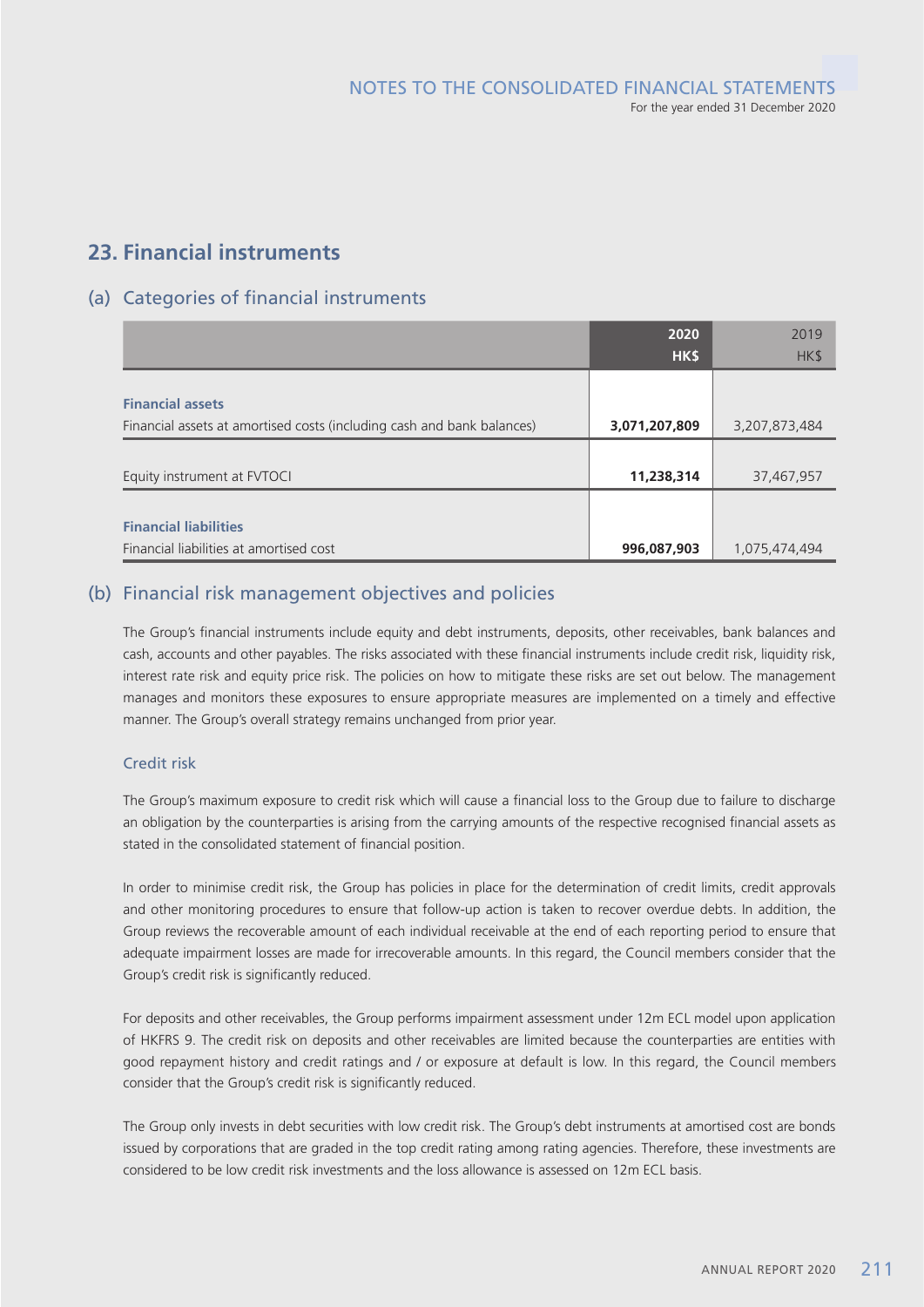The Group's bank balances are deposited with banks with high credit ratings and therefore the credit risk of these bank balances is low and the loss allowance is assessed on 12m ECL basis.

The Council members considered that no additional provision for the above items has to be made as it is immaterial.

Other than concentration of credit risk on liquid funds which are deposited with several banks with high credit rating and the investments in two debt instruments at amortised cost, the Group has no significant concentration of credit risk, with exposure spread over a number of counterparties.

#### Liquidity risk

Ultimate responsibility for liquidity risk management rests with the Council, which has built an appropriate liquidity risk management framework for the management of the Group's short, medium and long-term funding and liquidity requirements. The Group managed liquidity risk by continuously monitoring forecast and actual cash flows.

The following table details the remaining contractual maturities at the end of the reporting period of the non-derivative financial liabilities, which are based on the contractual undiscounted cash flows (including interest payments computed using contractual rates or, if floating, based on rates current at the reporting date) and the earliest date the Group can be required to pay.

|                                                                                                                      | <b>Carrying</b><br>amount<br>HK\$        | <b>Total</b><br>contractual<br>undiscounted<br>cash flows<br>HK\$ | <b>Within</b><br>1 year or<br>on demand<br>HK\$ | <b>More than</b><br>1 year but<br>less than<br>2 years<br>HK\$ |
|----------------------------------------------------------------------------------------------------------------------|------------------------------------------|-------------------------------------------------------------------|-------------------------------------------------|----------------------------------------------------------------|
| 2020<br>Accounts and other payables and accruals<br>Construction Innovation and Technology Fund<br>Lease liabilities | 241,279,542<br>920,193,391<br>14,734,771 | 241,279,542<br>920,193,391<br>15,057,044                          | 241,279,542<br>920,193,391<br>10,350,040        | 4,707,004                                                      |
|                                                                                                                      | 1,176,207,704                            | 1,176,529,977                                                     | 1,171,822,973                                   | 4,707,004                                                      |
| 2019<br>Accounts and other payables and accruals                                                                     | 254,289,839                              | 254,289,839                                                       | 254,289,839                                     |                                                                |
| Construction Innovation and Technology Fund<br>Lease liabilities                                                     | 1,003,913,440<br>28,578,371              | 1,003,913,440<br>29,388,898                                       | 1,003,913,440<br>14,331,854                     | 15,057,044                                                     |
|                                                                                                                      | 1,286,781,650                            | 1,287,592,177                                                     | 1,272,535,133                                   | 15,057,044                                                     |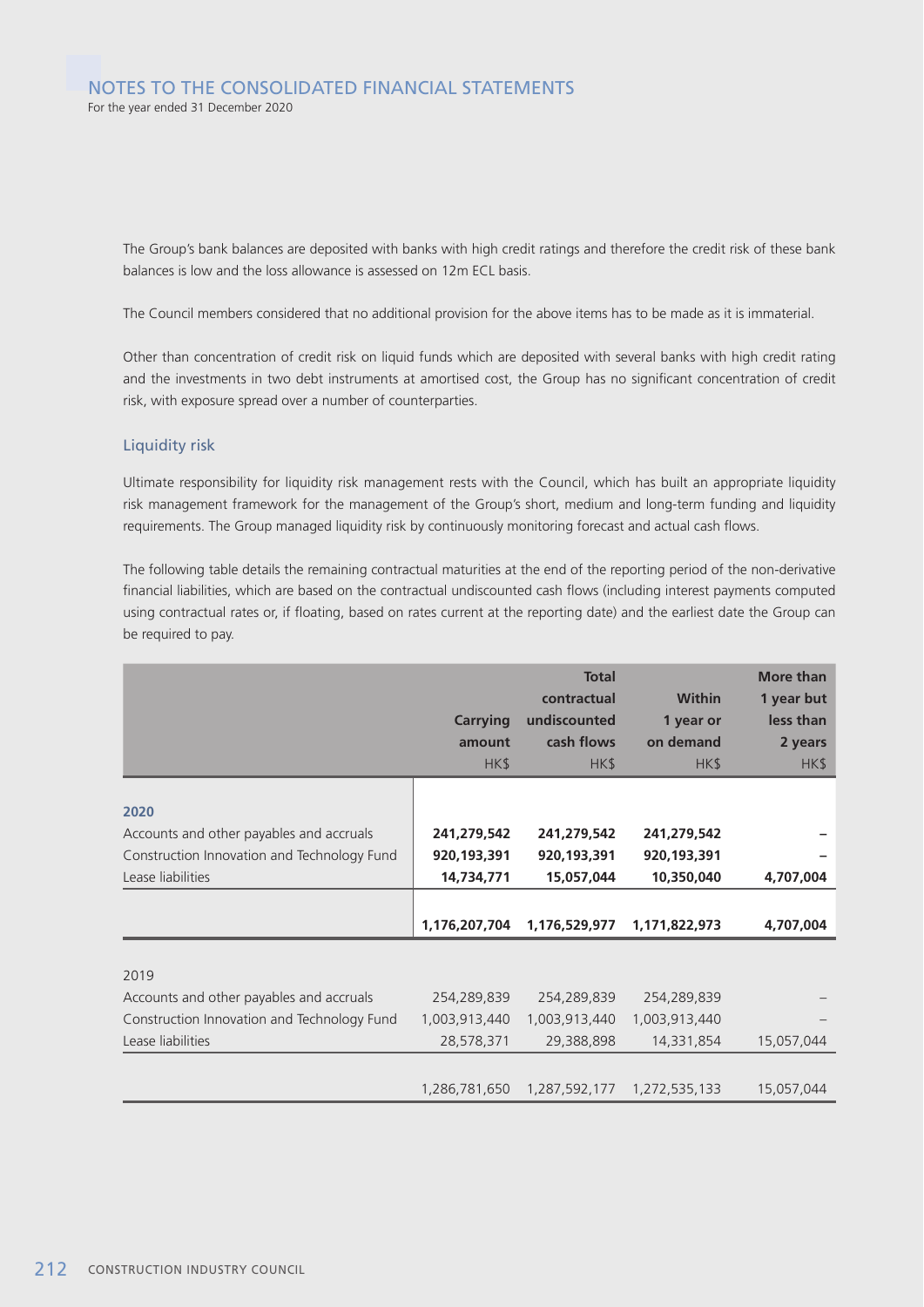#### Interest rate risk

The Group is exposed to fair value interest rate risk in relation to debt instruments at amortised cost. The Group currently does not use any derivative contracts to hedge its exposure to interest rate risk. However, the Council members will consider hedging significant interest rate exposure should the need arise.

The Group is exposed to cash flow interest rate risk through the impact of rate changes on interest bearing financial assets. Interest bearing financial assets are mainly cash and deposits at banks which are all short term in nature. Therefore, any future variations in interest rates will not have a significant impact on the results of the Group.

#### Equity price risk

The Group is exposed to equity price changes arising from equity investments at fair value through other comprehensive income. All of these investments are listed on the Stock Exchange of Hong Kong.

Listed investments held in equity investments at fair value through other comprehensive income portfolio have been chosen based on their longer term growth potential and are monitored regularly for performance against expectations.

#### Equity price risk sensitivity analysis

The sensitivity analysis below has been determined based on the exposure to equity price risk on listed equity interests at the reporting date.

If the prices of the equity investments at fair value through other comprehensive income had been 20% higher / lower, the Group's investment revaluation reserve would increase / decrease by HK\$2,247,663 (2019: HK\$7,493,591).

### (c) Fair value measurements of financial instruments

#### (i) Financial instruments measured at fair value

The fair values of listed equity investments at fair value through other comprehensive income which are traded on active markets are determined with reference to quoted market bid prices. The Group holds listed equity investments at fair value through other comprehensive income amounting to HK\$11,238,314 (2019: HK\$37,467,957), which are grouped into Level 1 in the fair value hierarchy.

During the years ended 31 December 2020 and 2019, there were no transfers between Level 1 and Level 2, or transfers into or out of Level 3. The Group's policy is to recognise transfers between levels of fair value hierarchy as at the end of the reporting period in which they occur.

### (ii) Fair values of financial instruments carried at other than fair value

The carrying amounts of the Group's financial instruments carried at amortised cost are not materially different from their fair values as at 31 December 2020 and 2019.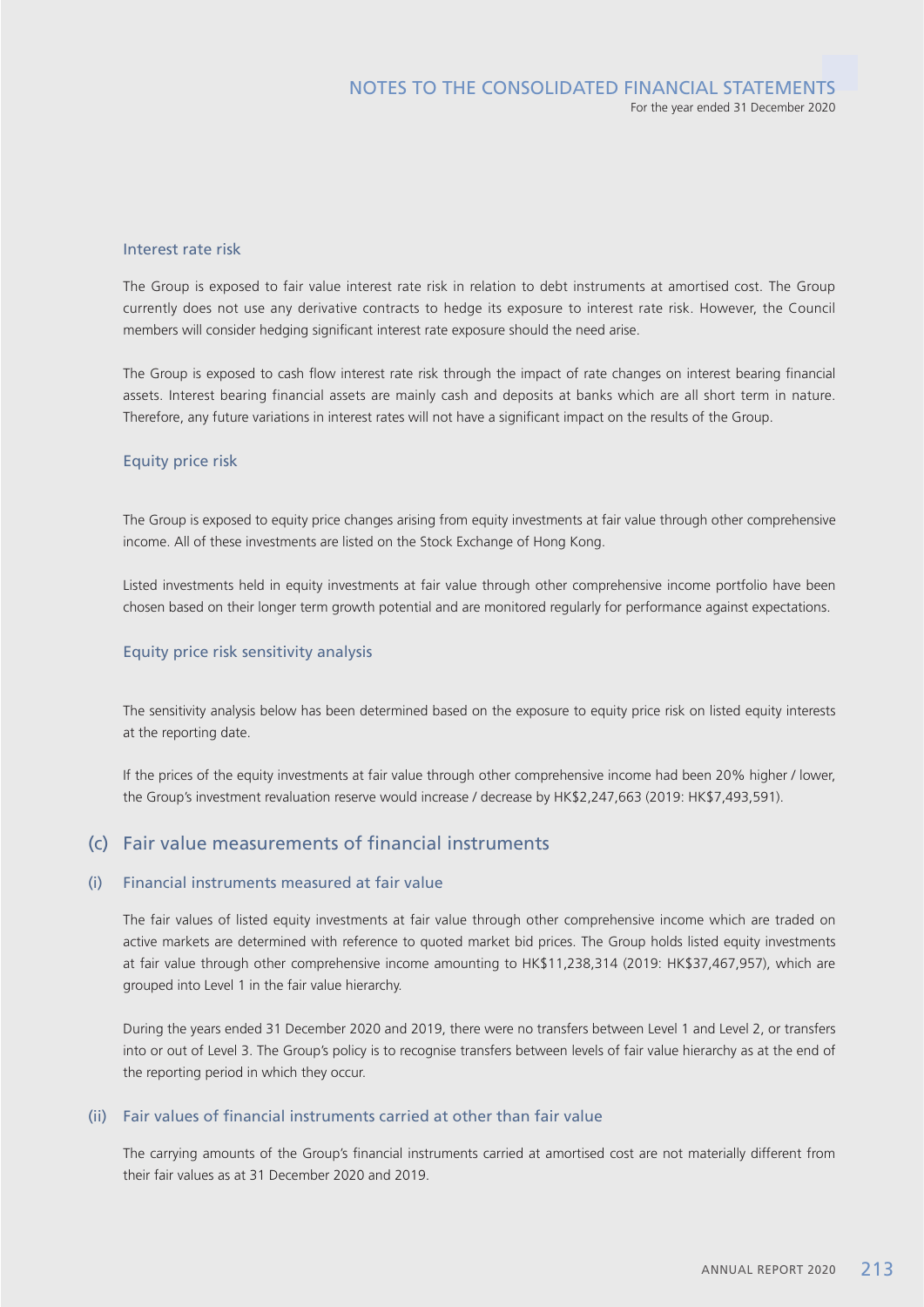# **24. Capital commitments**

Capital commitments outstanding at 31 December 2020 and 2019 not provided for in the consolidated financial statements were as follows:

|                | 2020        | 2019        |
|----------------|-------------|-------------|
|                | HK\$        | HK\$        |
|                |             |             |
| Contracted for | 223,613,693 | 658,907,059 |

Capital commitments relate to the acquisition of plant and equipment, renovation works and acquisition or development of computer equipment.

# **25. Related party disclosures**

### (a) Related party transactions

As the members of the Council were being drawn from private or public construction industry sector organisations, it is inevitable that transactions will take place with organisation in which a member may have an interest. All transactions involving organisations in which members of the Group may have an interest, subsisted at the end of the year or at any time during the year, were conducted on normal commercial terms and in accordance with the Group's procurement procedures.

During the year, the Group entered into the following non-trade transactions with related parties:

|                                                             | 2020       | 2019      |
|-------------------------------------------------------------|------------|-----------|
|                                                             | <b>HKS</b> | HK\$      |
|                                                             |            |           |
| <b>Nature of transactions</b>                               |            |           |
| Funding support to Hong Kong Green Building Council Limited | 4,772,945  | 5,865,575 |

### (b) Related party balances

Balances with related parties at the end of the reporting period are as follows:

|                                                            | 2020       | 2019    |
|------------------------------------------------------------|------------|---------|
|                                                            | <b>HKS</b> | HK\$    |
|                                                            |            |         |
| Net amount due to Hong Kong Green Building Council Limited | 196,083    | 185,722 |

Hong Kong Green Building Council Limited is a related company, in which several members of the Council are also directors of Hong Kong Green Building Council Limited.